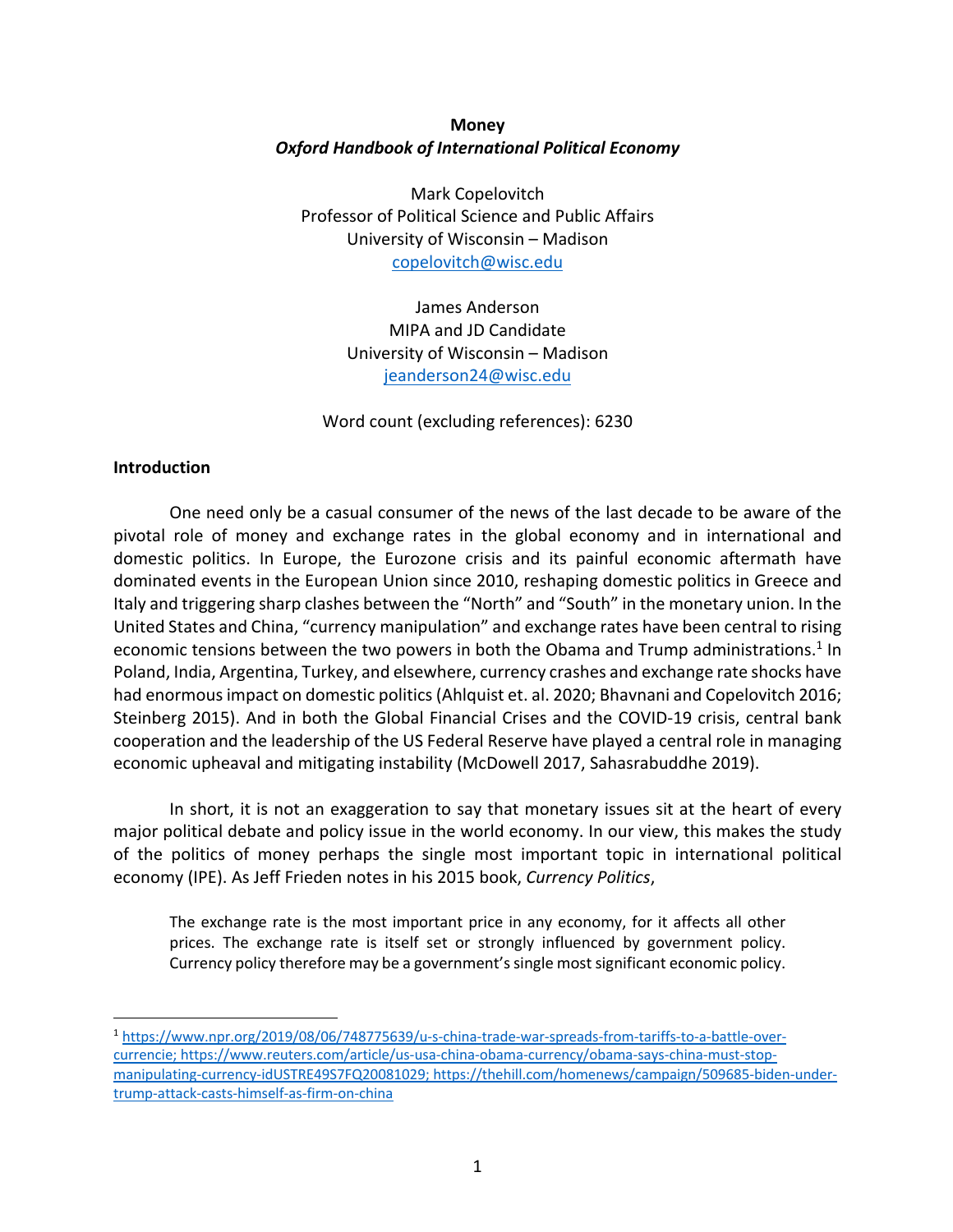This is especially the case in an open economy, in which the relationship between the national and international economies is crucial to virtually all other economic conditions.

Yet, despite its centrality in the world economy and world politics, money remains a niche topic of study in the field of IPE. This has long been a feature of the subfield. For decades, the study of money was almost exclusively the domain of economists (Broz and Frieden 2001), until a foundational group of IPE scholars began to explore the politics of exchange rates and the international monetary system in the latter years of Bretton Woods and the aftermath of its collapse (Cooper 1968, Kindleberger 1970, Strange 1971, Cohen 1977, Odell 1982, Gowa 1988). From these beginnings, scholars in the 1990s and 2000s pushed the literature forward, sharpening our understanding of the domestic and international politics of exchange rates, monetary policy, European monetary integration, and central banking (See, e.g., Frieden 1991, McNamara 1998, Broz and Frieden 2001, Bernhard et. al. 2002). Nonetheless, IPE — especially of the "American" or "*International Organization*" (*IO*) tradition — has long privileged the study of other topics (most notably international trade and foreign aid) over the politics of international money and finance. Even now  $-$  as one readily sees from journal tables of contents and conference programs — the number of scholars, papers, and publications on monetary policy, exchange rates, and financial crises in IPE remains quite small relative to those on international trade, foreign direct investment, and (more recently) migration.

The reasons for this ongoing disconnect between the centrality of monetary issues in the world economy and current public policy debates and its relative neglect within the field of IPE are unclear. In part, the answer is surely methodological and data-driven: the shift in political science toward micro-level experimental work in IPE – as elsewhere in political science – has been closely associated with a renewed focus on public opinion about trade and trade policy, while the explosion in data availability has seen a similar surge in studies of bilateral and multilateral foreign aid. As a result, scholarship in IPE on international money and finance remains limited by comparison. Nonetheless, the real-world shocks and events in the global economy since 2008 have inevitably and unavoidably brought monetary issues to the fore and sparked a new generation of outstanding scholarship on the political economy of central banking, exchange rates, and the international monetary system. Yet even within the relatively small group of IPE scholars studying money, the sharp divisions within the subfield described by Pevehouse and Seabrooke (this volume) remain clear, with scholars of different schools approaching the same empirical topics and puzzles from very different theoretical and methodological perspectives. The "constructive non-engagement" of scholars in these different camps is evident in the study of money, as in other issue areas.

In this chapter, we survey the IPE literature on money over the last two decades, highlighting this problem of "non-engagement." In taking stock of the field, we seek to identify the many important contributions of each camp, to note outstanding work and scholars that have recently begun to bridge this gap, and to highlight key empirical and theoretical topics where further constructive engagement would enrich our understanding of the politics of money. Substantively, we focus on three core issues, which form the bulk of IPE's problem-centered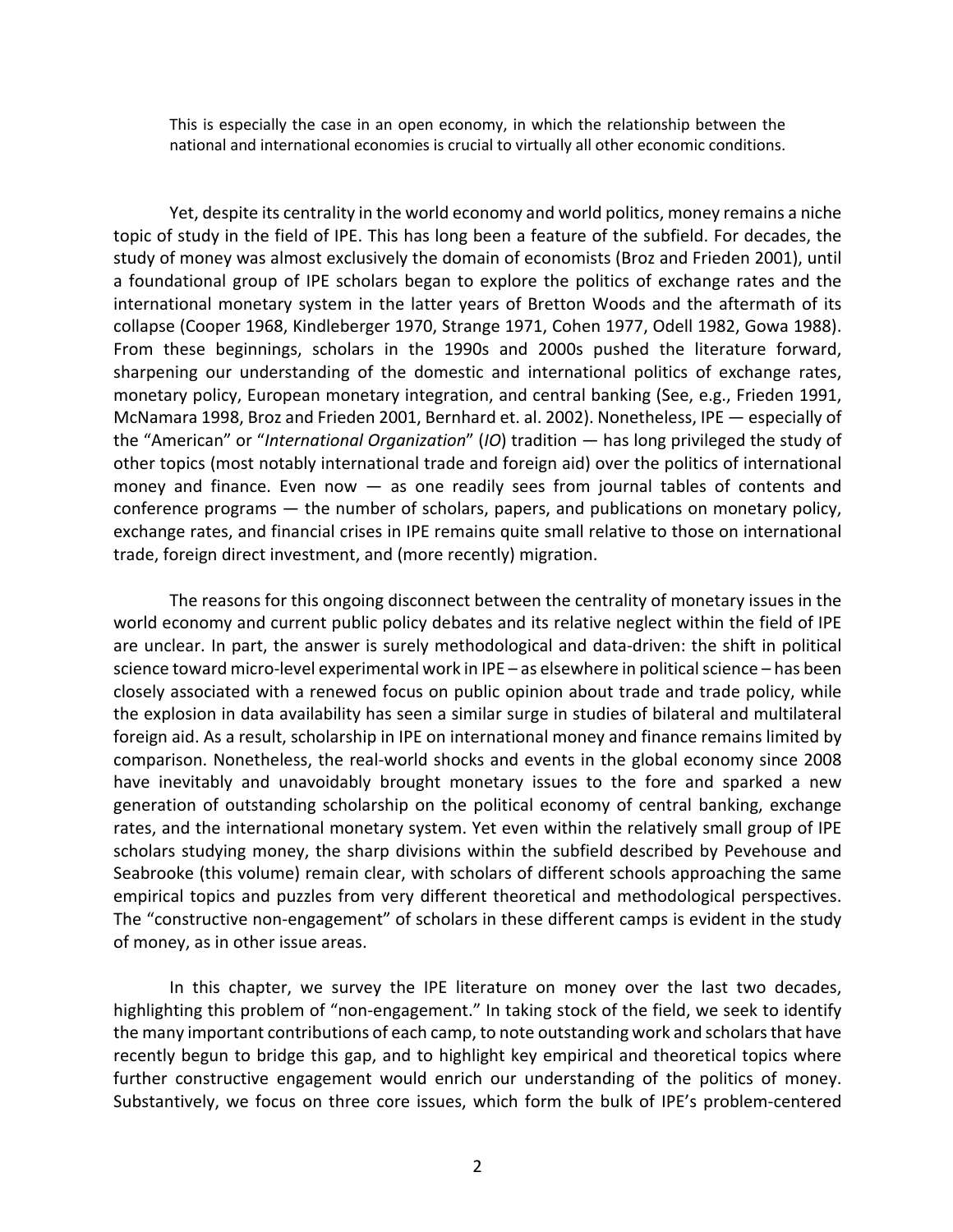approach to studying money since the 1990s: the political economy of exchange rates, the political economy of monetary policy and institutions (primarily central banks), and the politics of the international monetary system. In each of these substantive areas, scholars in both the "*International Organization*" and "*Review of International Political Economy*" IPE traditions have made enormous progress in exploring how domestic and international politics shapes outcomes. And yet, as in other topic areas, the dialog and engagement between the two camps remains insufficient and limited. Nonetheless, as we describe here, this has begun to change and there is great scope for productive synthesis between the two camps.

#### **Niches within the niche: ideological divides in the IPE of money**

Within international relations, IPE still remains something of a niche subfield, with the IPE of money a further specialty. As Seabrooke and Young document in their important 2017 *RIPE* article "The Networks and Niches of International Political Economy," IPE as a subfield of international relations remains quite balkanized, with scholars from different parts of the world and different intellectual traditions within IPE clustering into separate networks of citations, conference attendance, and topical/methodological approaches. They note, as illustrated below, that this is most clear in graduate school syllabi, where (broadly) scholars have clustered into two camps, which we might label the "*International Organization*" (*IO*) and the "*Review of International Political Economy*" (*RIPE*) schools, based on what is seen as the premier academic journal for each variety of IPE scholarship (Figure 1).



REVIEW OF INTERNATIONAL POLITICAL ECONOMY

## **Figure 1 (reprinted from Seabrooke and Young 2017)**

Figure 16 Network of IPE scholars and ties representing common journals assigned to graduate students.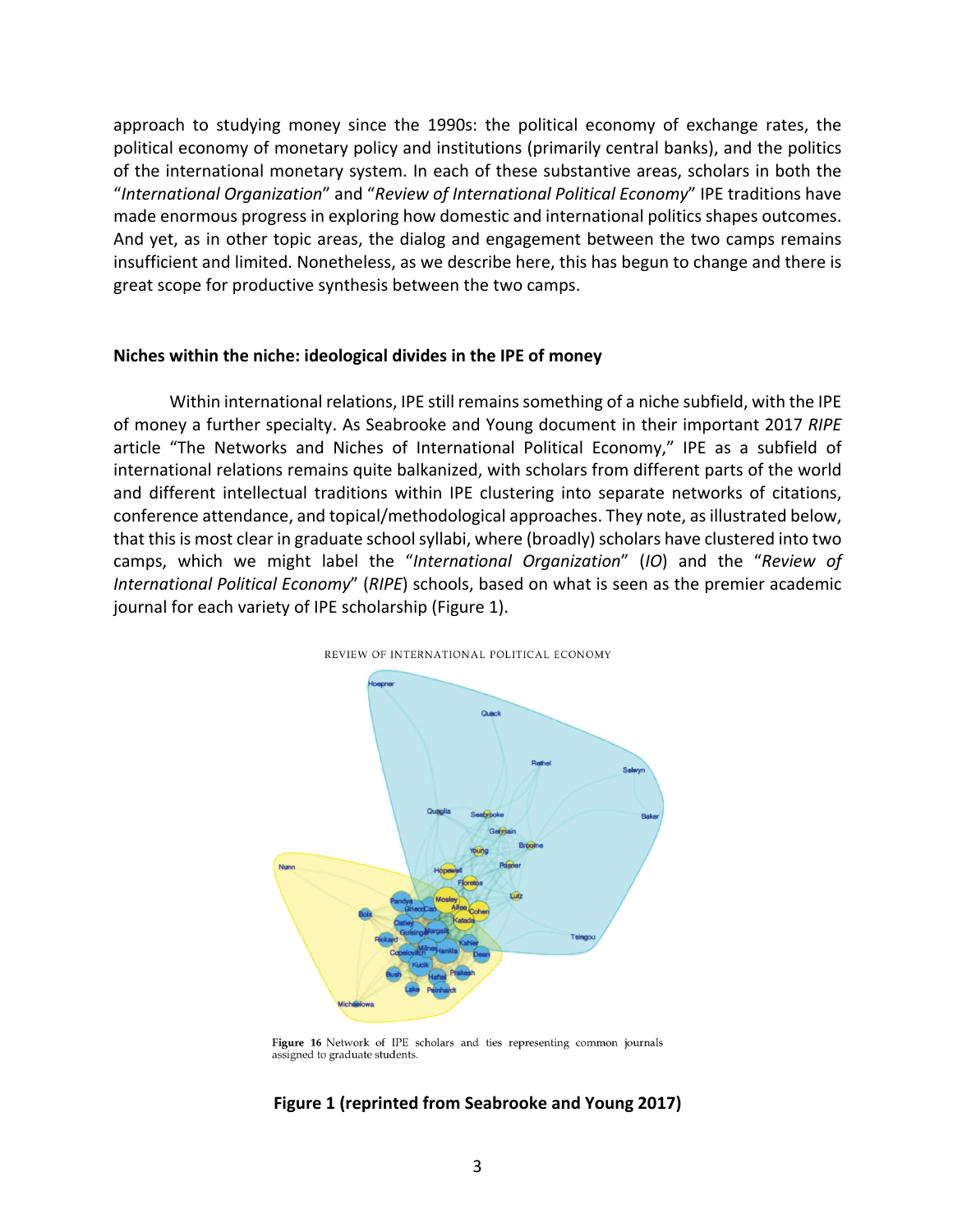This stark division into separate but parallel research communities has sparked much consternation in the last decade, particularly from scholars more closely associated with the *RIPE* camp. Benjamin Cohen (2017), in particular, has lamented the dominance of the Open Economy Politics (OEP) paradigm in "American" (or *IO*-style) IPE (Lake 2010), and he has expressed his disappointment in the evolution of the subfield from the 1990s onward:

The main message of this essay is  $-$  to be blunt  $-$  disappointment. Research has become increasingly insular and introspective, largely detached from what goes on in the real world. Two parallel developments are responsible, both reflective of wider trends in mainstream IPE. First is a steep decline of interest in broader systemic issues, as the pendulum has swung sharply toward the domestic level of analysis. And second is a marked loss of interest in practical policy solutions…. The fault lies, first and foremost, with the excessive priority given to formal scientific method (1).

Cohen laments that modern IPE scholars, especially in the IO camp, no longer do systemic analysis of the sort done by pioneering early scholars such as Strange (1971), Kindleberger (1973), and Cohen (1977). Quite clearly, given the scholars he cites, the lack of attention to money and the international monetary system is central to this lament.

Cohen raises important and thoughtful critiques of the IO camp and the OEP approach to studying IPE. Nevertheless in our view, Cohen's first lament about the decline of interest in systemic issues is an empirically inaccurate assessment of the subfield. Following the collapse of the Bretton Woods system in 1971–73, the world was left without a default standard in the international monetary system. In the absence of a clear organizing standard or norm for exchange rate policy and base currency — as in the gold, gold-exchange, and gold-dollar eras of 1870–1914, the interwar era, and Bretton Woods— the world has moved toward an international monetary "non-system" (Ocampo 2017), comprised of the national exchange rate policies of individual countries. In this post-Bretton Woods world, IPE scholarship was inevitably going to shift toward analyzing national policy choices instead of "systemic" analysis of the international monetary system, and scholars were inevitably going to shift their analysis toward domestic political factors as key explanatory variables. To lament this as "insular" or "introspective" is to lament history, not the evolution of the field of IPE or the literature on money.

Moreover, many IPE scholars *have* quite clearly continued to focus on systemic analysis. This is readily seen in the rich and diverse literature on the political economy of European monetary integration and the Eurozone crisis from scholars in both the *IO* and *RIPE* camps (see Copelovitch et. al. 2016; Matthijs and Blyth 2015). Even at the global systemic level, important new work in recent years has explored the political economy of reserve accumulation (Jäger 2016), foreign currency swaps (Sahasrabuddhe 2019), and the Federal Reserve's role in global monetary and financial governance (McDowell 2017). Indeed, our understanding of how domestic and international politics shapes national policy choices and international monetary cooperation is deeper and richer than ever. That this work, and the specific topics on which it focuses, are not the same as in the 1970s and earlier eras is to its credit. The world has changed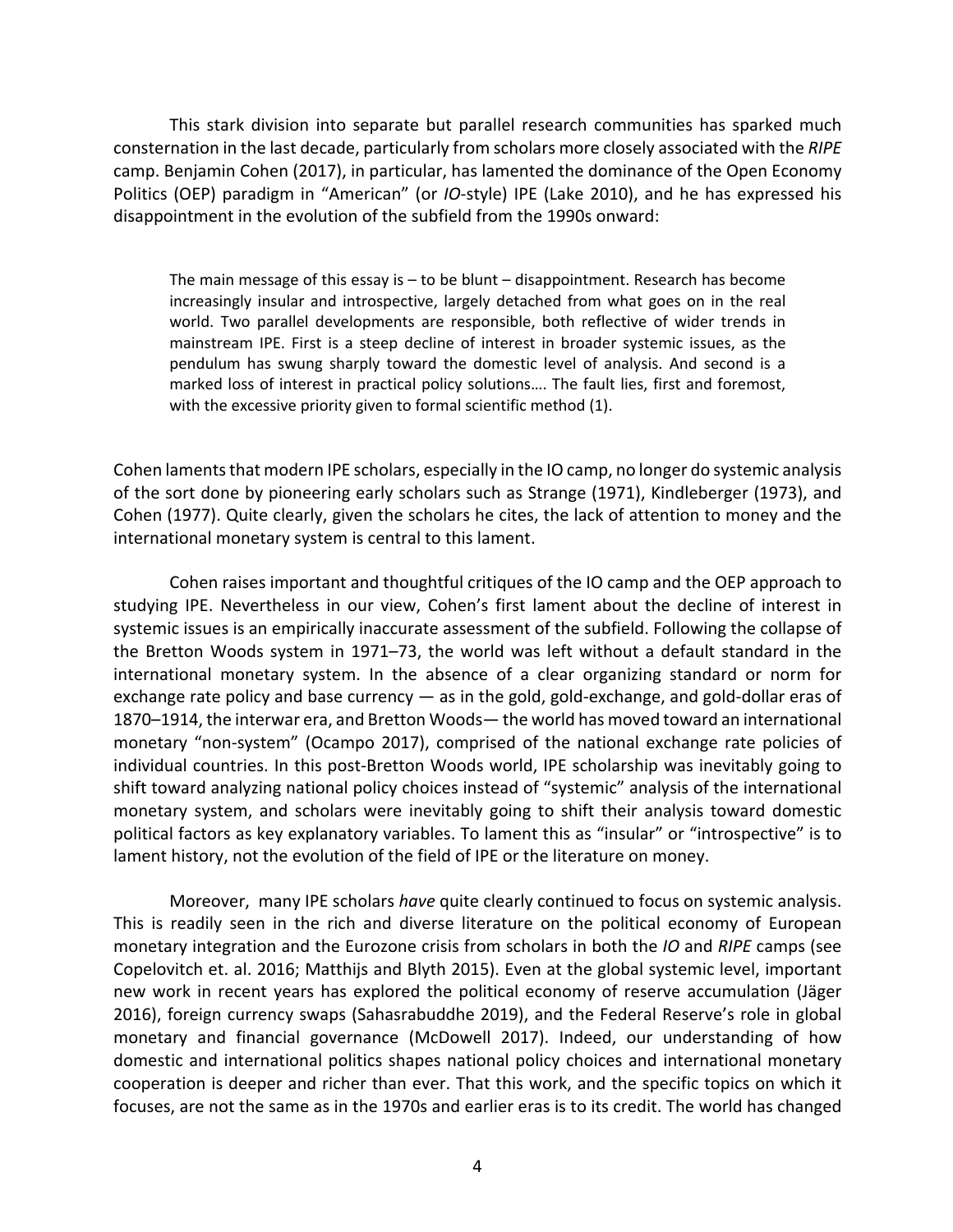enormously in monetary and financial terms in the post-Bretton Woods era of globalization. IPE scholars have done an admirable job adapting their research to that ever-changing world.

Cohen'ssecond lament is that the IPE of money as a field has given up on finding "practical policy solutions," focusing instead on "puzzles to be explained" through the application of the scientific method to the political world (3). Here, as in earlier related work (Cohen 2010), Cohen lays the blame at "American" IPE in the "Open Economy Politics" (OEP) tradition (Lake 2010), which he criticizes as having sacrificed interesting questions and important policy-oriented research on the altar of statistical methods and rationalist ontology. Other "British" IPE scholars have leveled related criticisms of "American" IPE, claiming that IPE scholars' failure to predict major events in the world economy (e.g., Brexit, the 2008 global financial crisis) is evidence of the crisis of the subfield (Blyth and Matthijs 2017).

In our view, this juxtaposition of "practical policy solutions" against "puzzles to be explained" is a false dichotomy. Indeed, the best IPE scholars and scholarship of recent years stands out for simultaneously explaining important research puzzles *and* for speaking to contemporary policy debates and current events, including the Eurozone crisis, the global financial crisis, monetary policy debates, and Brexit. The very best IPE scholars, whether of the *IO* or *RIPE* camp, all do this. But there is a crucial difference between conducting policy-oriented research and trying to predict the future. The latter is most frequently a fool's errand, and the failure to predict discrete events represents neither an existential crisis for "American" IPE (indeed, it is a failure fully and broadly shared by nearly all "British" IPE scholars and nearly all economists) nor the falsification of the probabilistic hypotheses of any specific IPE theories.

Instead, as Seabrooke and Young's analysis (2017) makes clear of the field as a whole, the main problem with today's IPE scholarship on money is not that any particular school is on the wrong track. Rather the problem is that scholars from the different networks and schools do not engage sufficiently in conversation with one another. This is unfortunate, because IPE scholarship on money is flourishing around the world, and both the *IO* and *RIPE* camps have much to learn and offer to each other. Moreover, where conversations between the two camps have occurred, new communities are emerging that promise to push the field forward, moving us from fragmented niches to productive synthesis.

### **"Constructive Non-Engagement" in the IPE of Money**

Nearly two decades ago, Broz and Frieden (2001), in a still-essential survey of the political economy of international monetary relations at the time, identified three core challenges for the field: (1) clarifying outstanding theoretical and empirical ambiguities; (2) integrating study of the domestic and international politics of money; and (3) exploring the connections between money and other issues in IPE, including trade and finance. It is striking — particularly as one of us began studying IPE at exactly this time — to look back now and see how much more we know about the politics of monetary policy, institutions, and exchange rates than we did at the turn of the century. Although the schools of IPE noted by Seabrooke and Young have mostly been "parallel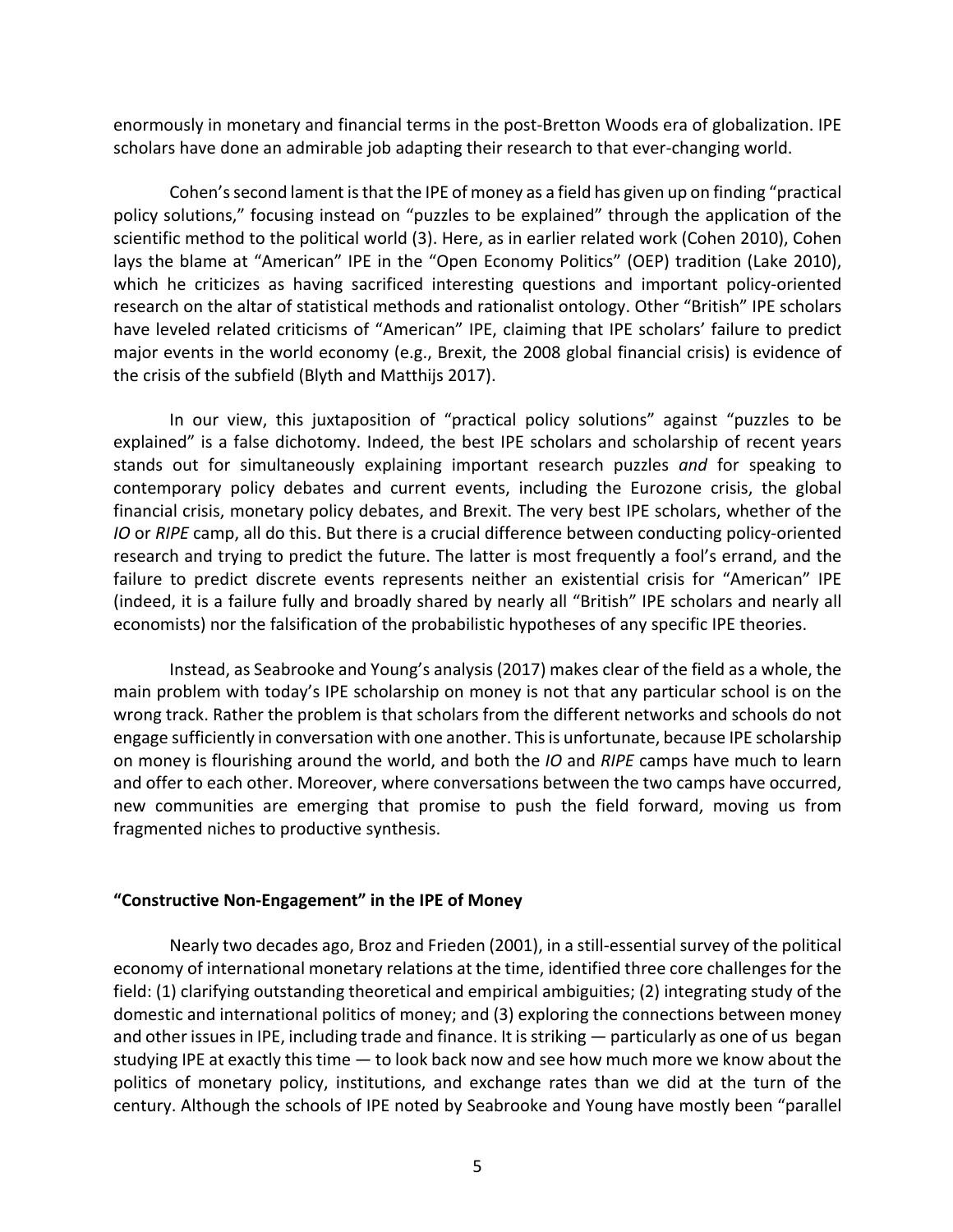processing" over the last two decades, the accumulation of knowledge in the field has been deep and broad.

### *Clarifying theoretical and empirical ambiguities*

Scholars of both the *IO* and *RIPE* camps have made enormous progress on the first challenge highlighted by Broz and Frieden: clarifying outstanding theoretical and empirical ambiguities in the field. Indeed, we know vastly about the sources of individual and firm preferences over exchange rate regimes and levels than we did thirty years ago, when Frieden wrote his groundbreaking piece, "Invested Interests" (1991), which drew on theories of the distributional consequences of trade and capital mobility to develop a theory of actors' preferences over both the level and degree of fixity of the exchange rate. Building on Frieden's work, scholars in the *IO* tradition have spent much of the ensuing two decades exploring further, in richer theoretical and empirical detail, how the distributional consequences of monetary and exchange rate policy choices shape domestic political coalitions for and against particular policies (e.g., Simmons 1994, Henning 1994, Broz 1997, Frieden and Stein 2001, Frieden 2002, Bearce 2003, Steinberg and Shih 2012, Steinberg 2015, Quinn and Weymouth 2020). Scholars have also made substantial progress in understanding how political institutions interact with interests to shape policy outcomes. One particularly rich literature has shown how the politics of money varies based on regime type. Traditionally, this work has focused on democracy and variation in democratic institutions (e.g., Leblang 1999, Broz 2002, Sattler and Walter 2010, Bearce and Hallerberg 2011), although important new work has extended this approach to authoritarian regimes (Steinberg and Malhotra 2014). Steinberg (2016) also shows that the key may be less about regime type than the government's role in the economy. He shows state control of the financial system, as is common in "developmental states," is associated closely with undervalued exchange rates in the developing world.

Stefanie Walter's work perhaps best exemplifies this *IO*-style approach to examining the interplay between material interests and institutions at the domestic level. Focusing on East Asian countries during the 1997–99 financial crisis, Walter demonstrates how domestic actors' material vulnerability to exchange rate and interest rate movements shaped their preferences and government policy choices — over currency devaluation (Walter 2008). Similarly, in her outstanding 2013 book, *Financial Crises and the Politics of Macroeconomic Adjustment*, Walter shows how voter and firm preferences over internal vs external adjustment policies also shaped policy choices in response to the Global Financial Crisis. The strength of Walter's work, as well as the rich literature cited above, is its ability to pinpoint which specific economic and political actors favor particular monetary policy choices for material economic reasons. Consequently, it has provided us with a strong theoretical foundation from which to identify the individuals, firms, governments, and policymakers that favor or oppose fixed exchange rates, currency appreciation or depreciation, and interest rate changes in response to macroeconomic shocks.

At the same time, scholars in the *RIPE* tradition have also produced outstanding work highlighting how norms, ideas, and non-material factors also shape actors' preferences and policy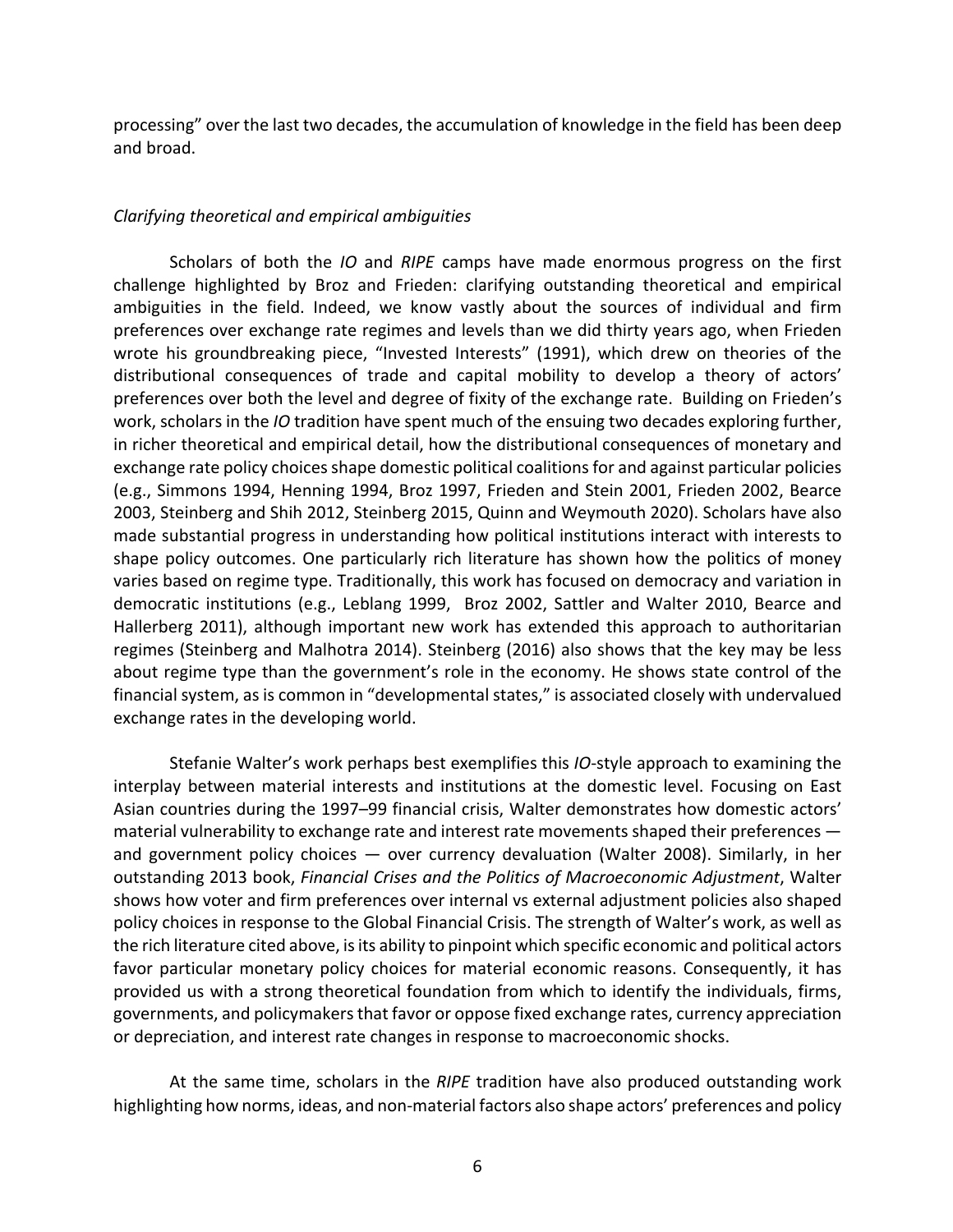outcomes in the realm of money. Kathleen McNamara's groundbreaking book on the ideational roots of European monetary integration, *The Currency of Ideas* (1998), remains a foundational work in the IPE of money. In more recent work, Matthijs and McNamara (2015) focus on how narratives shape policy responses to financial crises in the European Monetary Union. They show how a dominant narrative about "Northern Saints" and "Southern Sinners" pervasively shaped EU policymakers' response to the Eurozone crisis and prevented deeper fiscal integration that might have more effectively resolved the debt problems of Greece and other southern Eurozone countries. James Morrison's study of the role of ideas in determining Britain's fateful 1931 suspension of the gold standard provides a fascinating historical analysis with echoes ringing through today (Morrison 2016). Furthermore, several recent scholars have produced excellent work showing the role of socialization and ideas in shaping the politics of the International Monetary Fund, capital account liberalization, and policy responses to financial crises, policies closely linked to money and exchange rates (e.g., Chwieroth 2009, Nelson 2014, Farrell and Quiggin 2017).

In addition to the literature on the political economy of exchange rates, the literature on central bank independence and monetary institutions is a second area where scholars in both camps have made substantial progress in clarifying the theoretical and empirical ambiguities noted by Broz and Frieden in 2001. The early, foundational literature on central bank independence (CBI) focused exclusively on its domestic political economy origins (Kydland and Prescott 1977, Barro and Gordon 1983, Rogoff 1985), setting out the logic of delegation as a solution to the time-inconsistency problem. Subsequent work in economics and political science has highlighted the key role of other institutions, partisanship, and other contextual factors in shaping the effectiveness of CBI as a commitment mechanism for achieving low inflation (e.g., Hall and Franzese 1998, Iverson 1999, Franzese 2001, Bernhard et. al. 2002, Hallerberg 2002). Scholars in both the *RIPE* and *IO* traditions have also deepened our understanding of the adoption and spread of CBI and related monetary policy rules, such as inflation targeting, around the world (e.g., McNamara 2002, Johnson 2006, Mukherjee and Singer 2010).

More recently, new research has provided us with both better data and richer, more sophisticated theories of how the macroeconomic and institutional context in which independent central banks operate shapes policy outcomes (Copelovitch and Singer 2008, Broz and Plouffe 2010, Bodea and Hicks 2015, Garriga 2016). Cristina Bodea's excellent and prolific work exploring the complex interactions between CBI, exchange rate regimes (Bodea 2010), fiscal policy (Bodea 2013), and political institutions (Bodea and Hicks 2015) is emblematic of this important literature. A key takeaway from this work is that independent central banks cannot be understood merely as technocratic, global solutions to the time-inconsistency problem, but rather must be analyzed as agencies whose effectiveness is conditional and varies widely depending on the broader political and economic context in which they operate.

Indeed, IPE scholars in both camps have shown convincingly that central bankers are not simply technocrats, but rather deeply political actors, whose policy preferences and behavior are shaped by the domestic and international political context in which they operate. Adolph (2013) shows that central bankers' career incentives and trajectories matter. Specifically, he finds that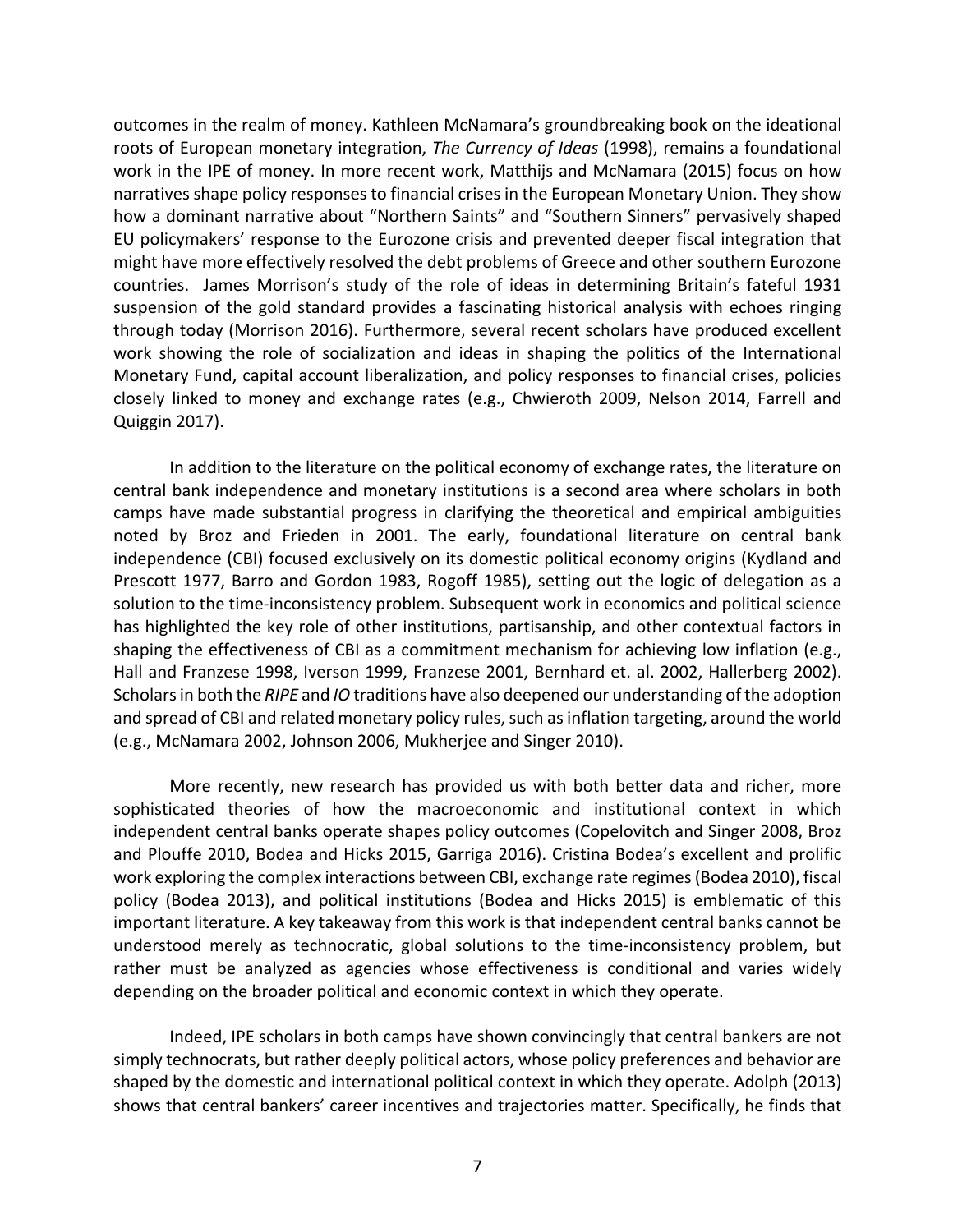central bankers concerned with future employment in private finance systematically adopt different monetary policy stances — favorable to the financial sector — than those from other backgrounds. Focusing on financial regulators (many of whom are central bankers), Singer (2004, 2007) demonstrates how regulators frequently pursue international regulatory harmonization as a way to circumvent or alleviate domestic political pressure. In related work, Clark and Arel-Bundock (2013) show that the US Federal Reserve is "independent but not indifferent," exercising partisan bias in its monetary policymaking. They find that interest rates are more likely to fall when Republicans control the White House, but more likely to rise when Democrats do. In other words, the Fed is not merely a technocratic agency, but rather a "conditional inflation hawk," whose policy behavior is deeply responsive to domestic politics.

A separate but equally important body of research has shed light on the role of trust, speech, ideas, and communication in central banking. Braun (2016) focuses on public monetary trust, arguing that central bankers nourish the public's folk belief that it directly controls the money supply to bolster their legitimacy and credibility. Braun (2015), Schmidt (2014), and others highlight how the management of expectations — both those of the public and those of the financial sector — poses challenges as well as opportunities for central bankers. Baerg (2020) also argues for the importance of central bankers' speech, demonstrating that the content of central bankers' statements has varying and substantial effects on both inflation and public opinion. Johnson (2016) highlights how the socialization of Eastern European central bankers in post-Communist countries into the transnational central banking community shaped their ideas about monetary policymaking. Collectively, this work makes clear that sociological perspectives have as much to offer in explaining the politics of central banking as rationalist materialist theories. A key challenge moving forward is for scholars of both the *IO* and *RIPE* camps to synthesize their work to understand the conditions and cases under which each set of theories and variables best explains variation in policies and outcomes.

### *Integrating international and domestic politics*

IPE scholars of both camps have also made remarkable progress in meeting Broz and Frieden's second challenge: integrating the domestic and international politics of money. The articles in the 2002 *IO* special issue on the political economy of monetary institutions remain foundational (Bernhard e.t al. 2002), highlighting the central role of interest groups and political institutions in shaping monetary policy preferences and exploring the degree to which fixed exchange rates and central bank independence are complements and substitutes under different political circumstances (Bernhard and Leblang 2002, Broz 2002, Clark 2002, Hallerberg 2002, Keefer and Stasavage 2002, Freeman 2002, Frieden 2002). Related work by these scholars and others further developed our understanding of the politics of speculative attacks and currency crises by modeling the strategic interaction between international investors and national governments (Leblang 2003, Leblang and Satyanath 2006).

More recently, scholars have explored how international factors influence countries' vulnerability to currency and financial crises and shape governments' decisions to devalue or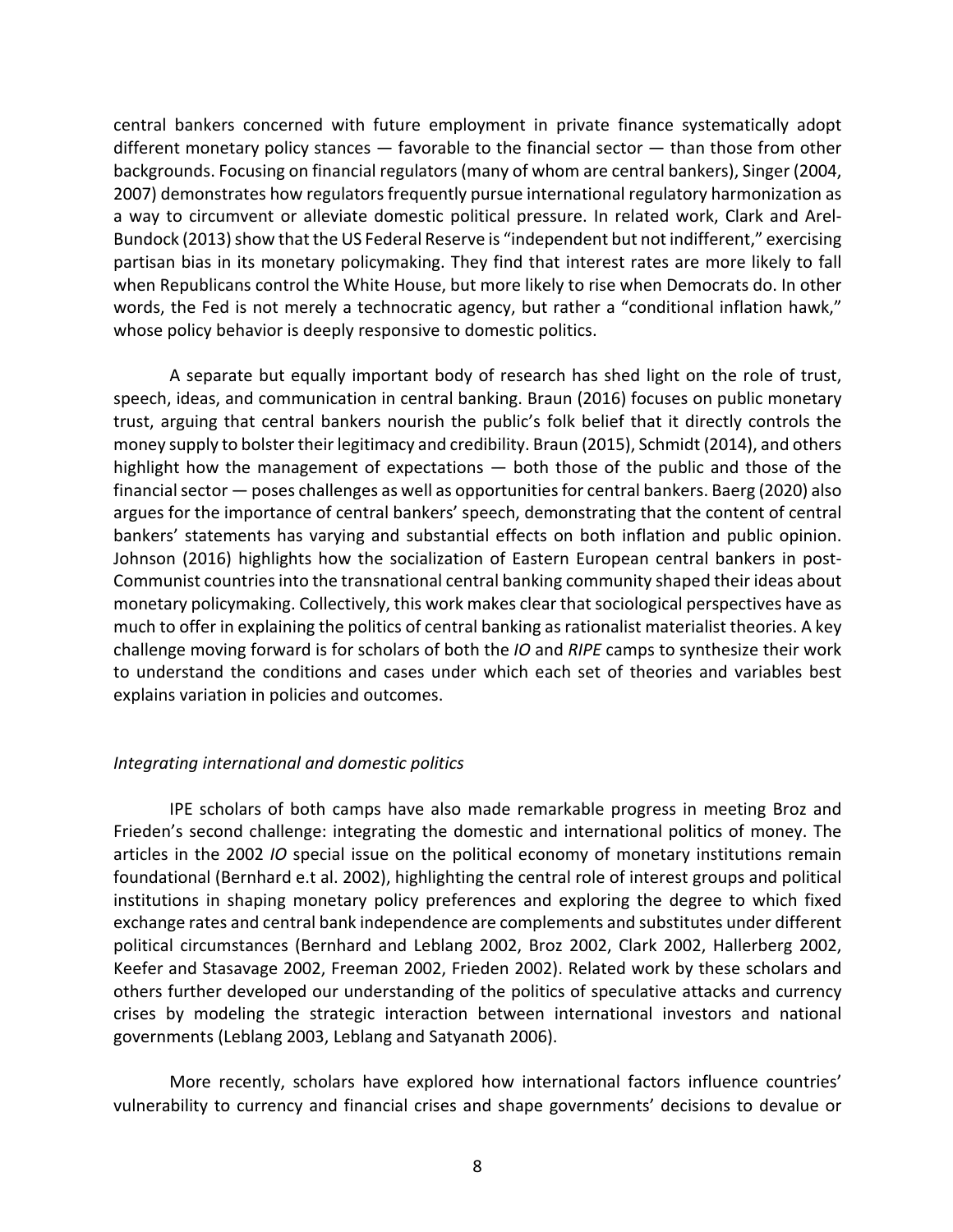resist exchange rate movements. For example, Moschella (2015) shows how changing ideas about central bank policymaking — specifically, the rising transnational embrace of "macroprudential" tools and awareness of the financial stability risks of monetary policy and exchange rate fluctuations — led the Swiss National Bank to intervene in foreign exchange markets to prevent the Swiss franc's appreciation in the face of large capital inflows. Focusing on the case of the Chinese renminbi, Weiss and Wichowsky (2018) find that US pressure shaped the timing of Chinese exchange rate adjustments in 2010. Finally, Bauerle Danzman et. al. (2017) show that global capital cycles  $-$  driven by the scale of US net borrowing in global financial markets — may be more important than domestic institutional and political factors in determining which countries experience banking and currency crises.

A related body of new research has shed light on the domestic political effects of monetary shocks and monetary policy. Focusing on Poland in the wake of the 2015 Swiss franc shock, Ahlquist et. al. (2020) show that exchange rate shocks can affect voters' policy preferences, partisan policy responses, and voting decisions in foreign countries, when those voters are exposed to the shock through foreign currency borrowing. They find that Polish voters holding Swiss franc-denominated mortgages — and who were therefore directly exposed to the franc shock — favored generous bailout policies from the government and were more likely to switch their vote in the October 2015 Polish national election to the opposition party that offered it, the populist Law and Justice party (PiS). Gyöngyösi and Verner (2018) find similar evidence in Hungary, where foreign currency exposure increased support for Jobbik, the far-right party, in the 2010 election. This work demonstrates that exchange rate shocks can have substantial domestic distributional effects at the individual level, and that these effects can influence voters' political preferences and voting behavior when foreign currency exposure becomes a politically salient electoral issue. It also shows how integrated global financial markets serve as a transmission belt carrying national economic policy choices beyond borders, with foreign currency-denominated capital flows and exchange rates as key mechanisms. In a related vein, Arias (2018) shows that spillovers from US monetary policy and global financial cycles affect patronage politics and corruption in developing countries by influencing the budget constraints of local and national governments. A key contribution of this work has been to specify and test more fine-grained theories emphasizing specific channels linking international monetary factors to domestic politics. This work also contributes to broader debates in political science about the sources of the rise of populist and far-right parties in recent years, highlighting the key role that global economic factors have played in several key cases.

Another important area of research integrating domestic and international politics has been the study of European monetary integration and the politics of the Eurozone crisis (Matthjis and Blyth 2015, Copelovitch et. al. 2016, Frieden and Walter 2017). Here, again, scholars in both the *IO* and *RIPE* camps have made enormous progress in recent years. Among the *IO* camp, a number of scholars have focused on the domestic politics of the Eurozone crisis, highlighting the distributional conflict surrounding crisis management in both deficit and surplus countries and exploring individual and firm-level preferences over Eurozone membership and crisis policies (Fernandez-Albertos and Kuo 2016, Bernhard and Leblang 2016, Walter et. al. 2018, Walter 2016). Others have focused on the international politics of the crisis, exploring the bargaining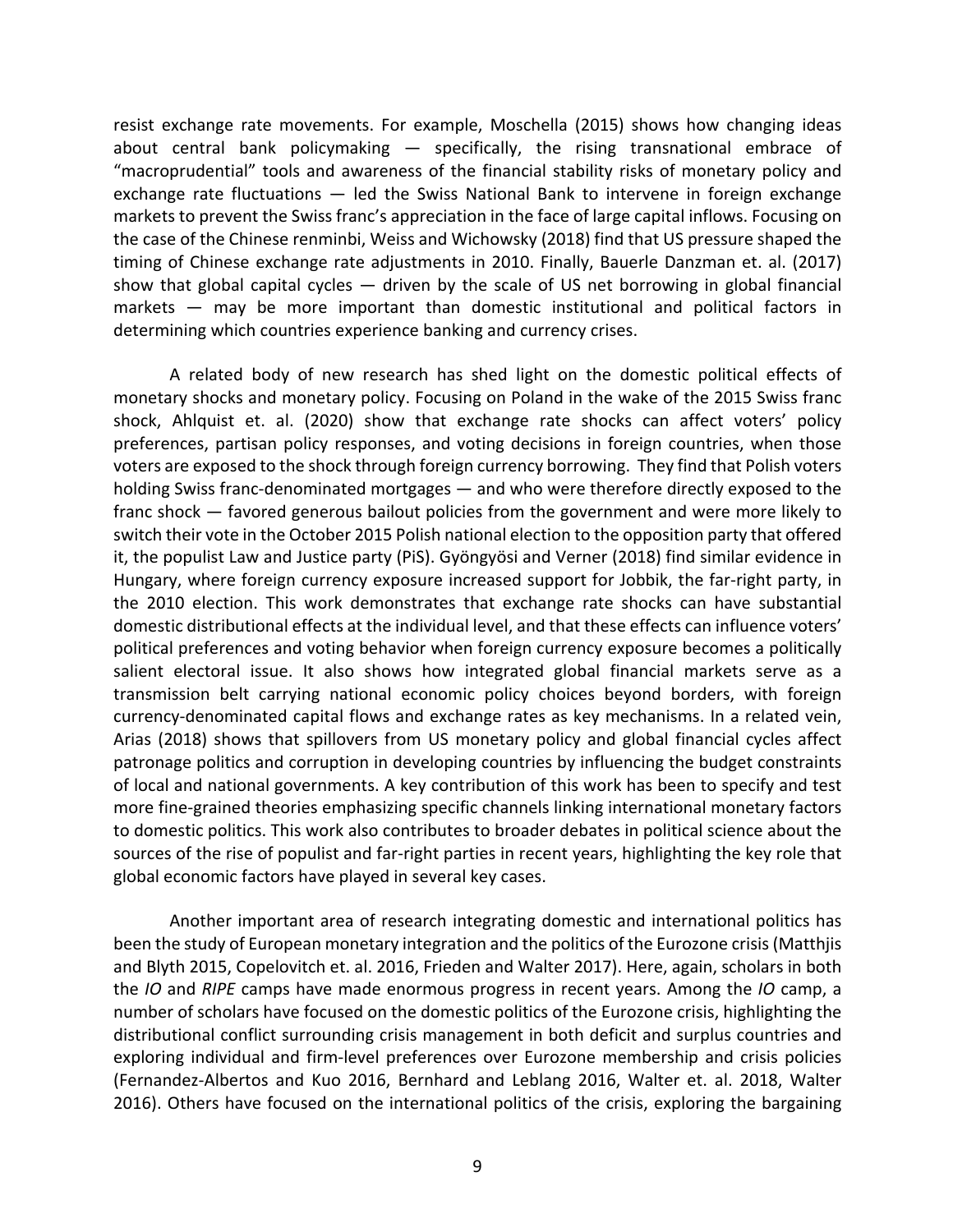between Eurozone countries over the size and terms of IMF/Troika bailout packages (Schneider and Slantchev 2018) and within the European Commission over EU fiscal surveillance during the crisis (Baerg and Hallerberg 2016).

Within the *RIPE* camp, several scholars have emphasized how ideas and narratives about appropriate macroeconomic policies shaped German and European views about austerity policies and fiscal integration (Matthijs and McNamara 2015, Matthijs 2016). This work has been crucially important in showing how social narratives about frugal northern Eurozone countries and profligate Southern countries emerged and have come to dominate policy debates about monetary and fiscal policy in the Eurozone. Quaglia and Royo (2015) show how variation in the structure of national financial systems shaped how different Eurozone countries (specifically, Italy and Spain) experienced the crisis. Lütz et. al. (2019) argue that the differing bureaucratic cultures of the IMF, European Commission, and European Central Bank fueled clashes over how to resolve the Eurozone crisis and influenced decisions about conditionality and structural adjustment in Troika lending programs.

Finally, scholars in both camps have explored domestic and international linkages in promising new work on the politics of international reserve currencies. In two excellent papers, Liao and McDowell explore the rise of the Chinese renminbi (RMB) as a major reserve currency. In the first article (Liao and McDowell 2015), the authors explore the rise of bilateral Chinese currency swaps, showing that trade, investment, and related agreements make some countries more likely to enter swap agreements with China than others. In a second piece (Liao and McDowell 2016), the authors show that geopolitical distance from the US and affinity for China is a key factor explaining why some states diversify into RMB reserves faster than others. In related work, McDowell (2020) explores the opposite side of this issue: countries moving away from holding dollars as their primary international reserve currency. Focusing on Venezuela, Russia, and Turkey, he finds that US sanctions can increase "political risk" and weaken the attractiveness of holding dollars for targeted countries (McDowell 2020). A range of scholars in the *RIPE* camp have also explored the structure of the international monetary system and the sources of the dollar's persistent hegemonic role (e.g., Kirshner 2008, Germain and Schwartz 2014, Cohen and Benney 2014, Norrlof 2014, Stokes 2014, Hardie and Maxfield 2016). Most recently, a cross-camp group of scholars has engaged on these topics in a symposium on "Global Monetary Order and the Liberal Order Debate" (Norloff et. al. 2020). The pieces in this symposium highlight the continued "centrality of the US dollar and American financial power" in the last decade, despite the Global Financial Crisis and broader concerns about US withdrawal from hegemony and isolationism under President Trump. Collectively, this work epitomizes the sort of "constructive engagement" that can occur when scholars from the *IO* and *RIPE* camps interact, and it provides a perspective markedly different from that presented by IR security scholars. Across both camps, IPE scholars have demonstrated how monetary and financial power, the embeddedness of the dollar as the dominant global reserve currency, and the increasing centrality of the Federal Reserve as the de facto international lender of last resort continue to bolster American hegemony, despite the rise of China in world affairs and the Trump administration's hostility to globalization and international cooperation. This is a key contribution of IPE scholarship on money and an achievement enhanced by the diversity of our subfield.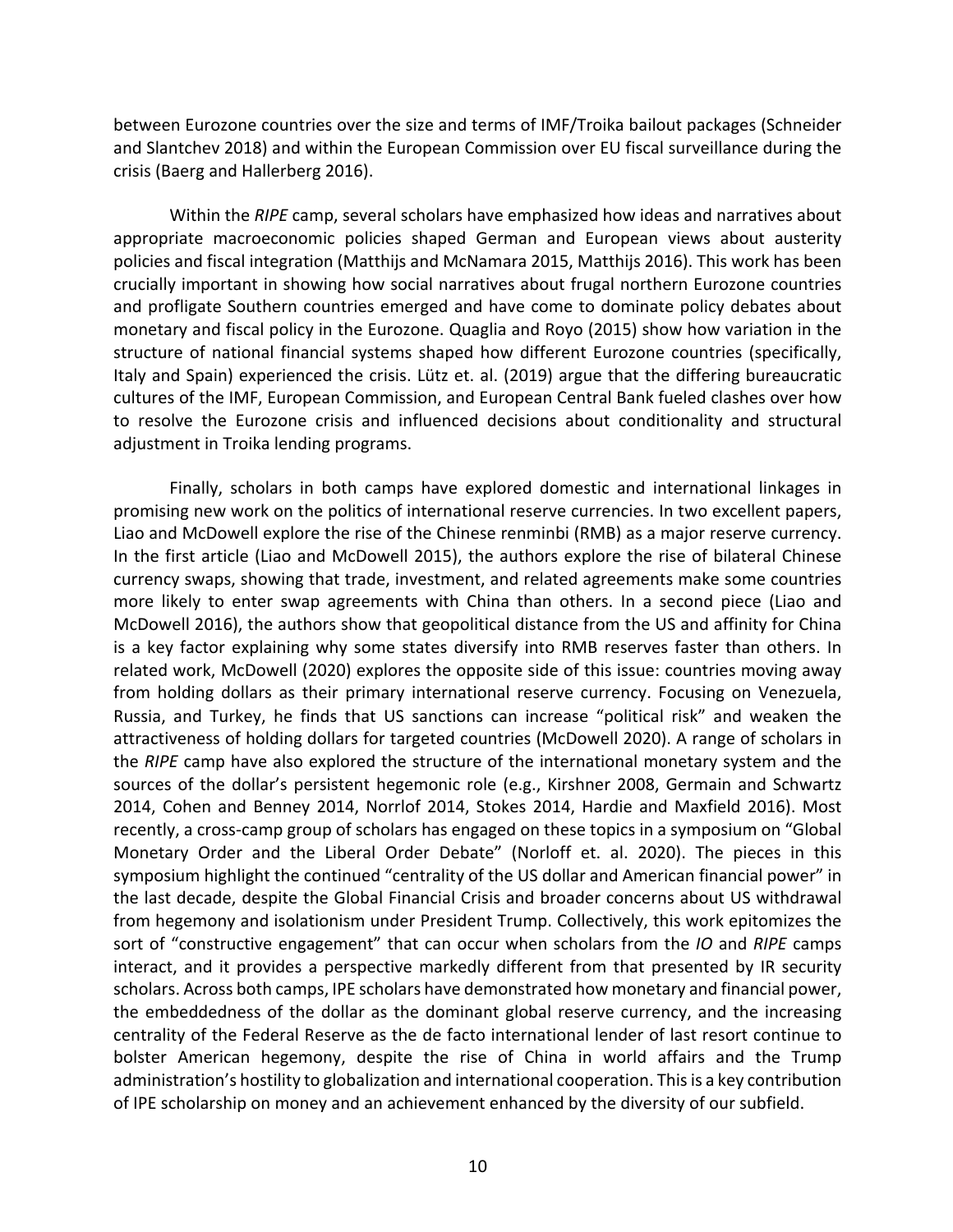#### *Links between money and related issues*

Finally, IPE scholars have made important, though less extensive, progress on meeting Broz and Frieden's third challenge: exploring the linkage between money and other issues in the field. This is most evident in the burgeoning literature exploring the political economy of trade and exchange rates in tandem. Scholars in the *IO* camp have made particular progress in this regard, focusing on the interplay between governments' trade and exchange rate policy choices. Copelovitch and Pevehouse (2013) show that countries are less likely to adopt fixed exchange rates and more likely to have undervalued currencies when they have a trade agreement with the "base" country to which they traditional fix their currency or whom is their largest trading partner. Betz and Kerner (2016), in a similar vein, show that developing countries are more likely to initiate WTO trade disputes when overvalued real exchange rates put exporters at competitive disadvantage. Both papers highlight how exchange rate fixity and level affect trade through multiple channels. This work builds on important work in economic history (e.g., Eichengreen and Irwin 2010) showing that trade policy and exchange rate policy also acted as substitutes during the Great Depression, when countries that remained on the gold standard longer were more likely to impose tariffs than those that devalued earlier.

In other work, scholars have focused on the firm level and found similar evidence that exchange rate policy and movements shape trade and investment flows and policy preferences. For example, Jensen et. al. (2015) find that persistent currency undervaluation is associated with increased vertical foreign direct investment and intrafirm trade by US multinationals, and that currency undervaluation is associated with more anti-dumping filings by US firms. Similarly, Broz and Werfel (2014) find that anti-dumping petitions by US firms are correlated with currency appreciation, but only in sectors where exchange rate pass-through is high. These studies highlight how carefully specifying government and firm level preferences over both trade and exchange rate policies shed light on the interaction between the two, linking what have traditionally been separate silos of IPE literature.

These advances are crucial, but there is clearly much more work to be done here. Given the exchange rate's position as the "single most important price in any economy" (Frieden 2015), as well as the pervasive influence of monetary policy  $-$  especially the US Federal Reserve's interest rate decisions — on global capital flows, money and exchange rates are inextricably linked to literally every other topic in IPE: trade, finance, migration, and others. Yet scholars have only just begun to scratch the service of bridging the classic silos of the field. Promising recent work points the way forward, theorizing and testing hypotheses about the interactions between exchange rates and remittances (e.g., Singer 2010), wage bargaining institutions (Manger and Sattler 2019), and migration (Peters 2015). More work in this vein is crucial and would contribute productively to the ongoing and important discussion in the subfield about taking network and systemic effects more seriously (e.g., Oatley 2011, Chaudoin et. al. 2015, Blyth and Matthijs 2017, Chaudoin and Milner 2017, Cohen 2017).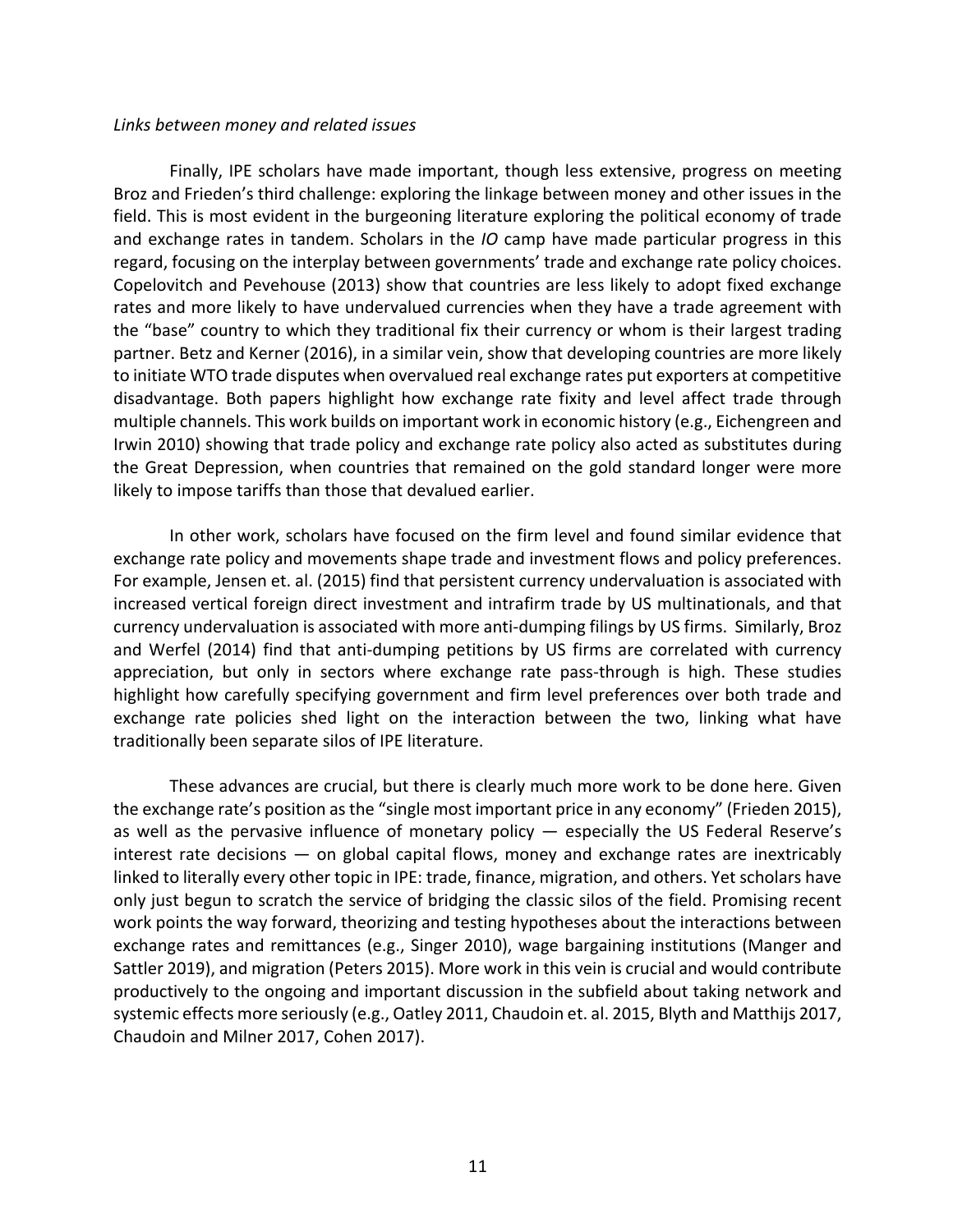#### **Uniting the Clans? Toward more constructive engagement**

As this brief survey illustrates, IPE scholars of both the *IO* and *RIPE* camps have made enormous progress in meeting the challenges set forth by Broz and Frieden nearly two decades ago to further our knowledge of the politics of international monetary relations. Yet as this volume and chapter both make clear, much of that progress has occurred through a process of "parallel processing" or "constructive non-engagement." Too many of us (present company included) spend most of our teaching and research time within the clan that we were raised intellectually as scholars, from graduate school onward. This is unfortunate, as research from both perspectives has enriched our understanding of the politics of exchange rates, monetary policy, central banking, and currency crises. Moreover, any serious scholar of these topics will readily admit that the explanatory variables emphasized by the other camp — material interests and institutions on the one hand; ideas, norms, and socialization on the other — matter for understanding the domestic and international politics of money. Likewise, any serious IPE scholar will also readily admit that we do not yet understand enough about how these variables interact to shape economic, policy, and political outcomes, or about the specific cases and circumstances under which one set of variables is more influential than the other.

Figure 2 conceptualizes what we see as the three key dimensions of inquiry and variation in IPE between the *IO* and *RIPE* traditions. Although scholars in both traditions fall at all places along each axis, *IO* scholars have historically, as a group, fallen broadly within the positive X-Y-Z space: emphasizing more positivist and more materialist theories and tending to privilege quantitative methods over qualitative research. In contrast, *RIPE* scholars have historically, as a group, fallen broadly within the negative X-Y-Z space: emphasizing more normative and more ideational theories and tending to privilege qualitative methods over quantitative research. As this chapter has sought to illustrate, however, these broad-brush characterizations are increasingly obsolete stereotypes: scholars in both traditions in 2020 are scattered across all three dimensions, and productive interactions and conversations between scholars in the two camps have deepened substantially in the last decade. Where once one could discern two discrete vectors of IPE scholarship, there is now more of a cloud of multidimensional work. This is undoubtedly for the better.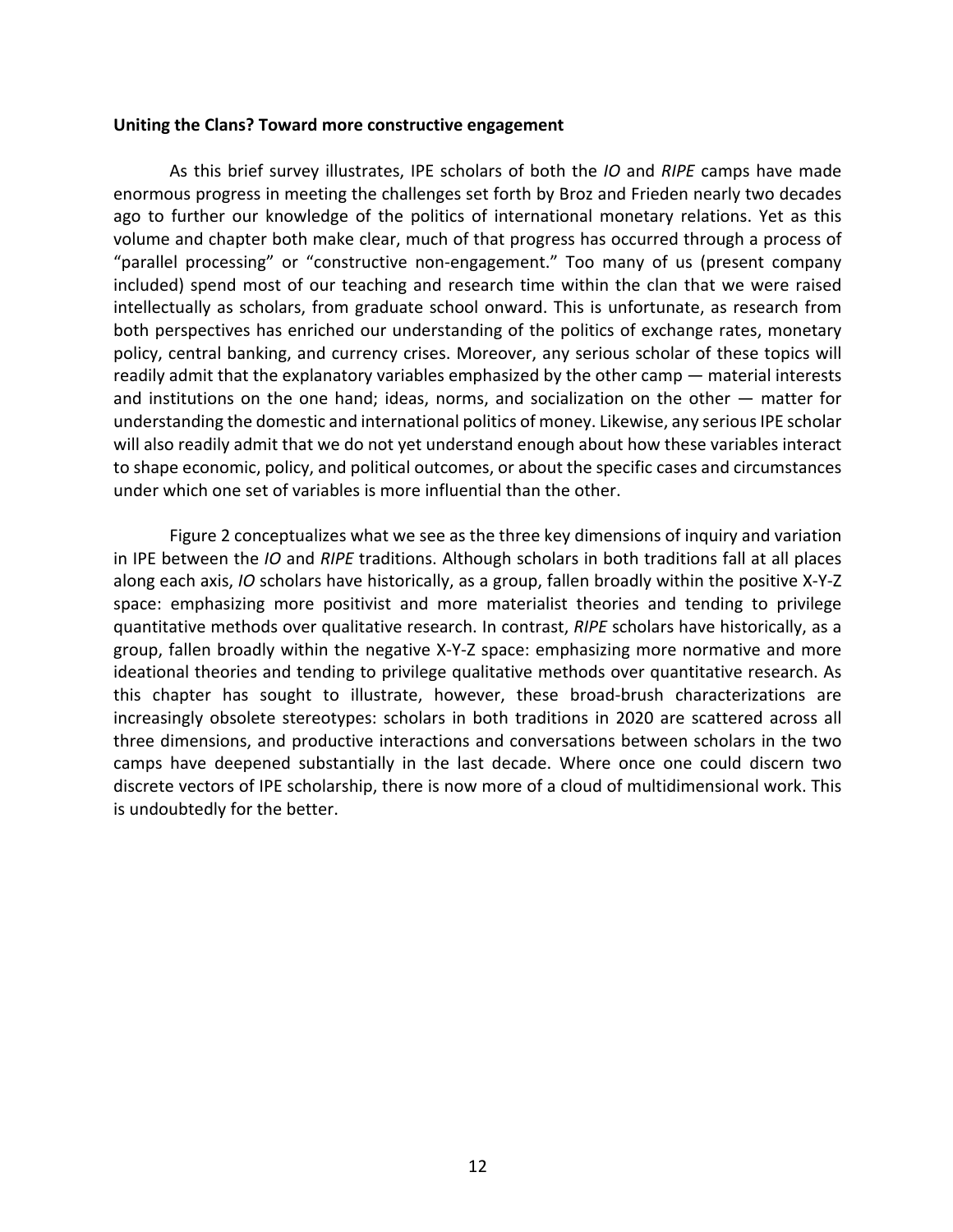

**Figure 2. Dimensions of variation in IPE research on money**

And yet, the process of "constructive engagement" between scholars in the realm of money remains an ongoing and incomplete project. It is up to current and future generations of monetary scholars in IPE to "unite the clans" – or at least to bridge the gaps between them and ensure that the clans interact and collaborate with each other more frequently in the years ahead. One must be cautious about generalizing from personal experience, but our own sense is that this deeper engagement is beginning to happen, as cross-camp attendance at subfield conferences diversifies, as younger scholars become more accustomed than their predecessors to engage across subfield, geographic, and methodological divides earlier in their career, and as groups of scholars coalesce around specific substantive topics in spite of their different training and approaches. To date, these interactions still remain more of the exception than the rule. But one hopes that these steps toward "constructive engagement" grow into regular patterns of behavior in the years to come.

The study of money remains at the heart of IPE, and combining the theoretical, empirical, and methodological diversity of the two camps is the best way to understand the pressing research questions and policy debates of the day. Our subfield must continue to explore variation in the monetary (and fiscal) policy responses to the COVID-19 crisis, both across the Atlantic, within the European Union, and more broadly around the world. We must keep trying to explain the political factors behind the observed paradox in national policy responses to economic crises over the last decade — the combination of aggressive, unconventional, and countercyclical monetary policy coupled with extensive, procyclical fiscal austerity. And we must further engage with the future of dollar hegemony and the evolution of the international monetary system in a time of upheaval and uncertainty about the trajectory of trade policy, global capital flows, and the future of American leadership. Without a doubt, both camps have important things to say about these pressing topics, and the best and most policy-relevant scholarship going forward will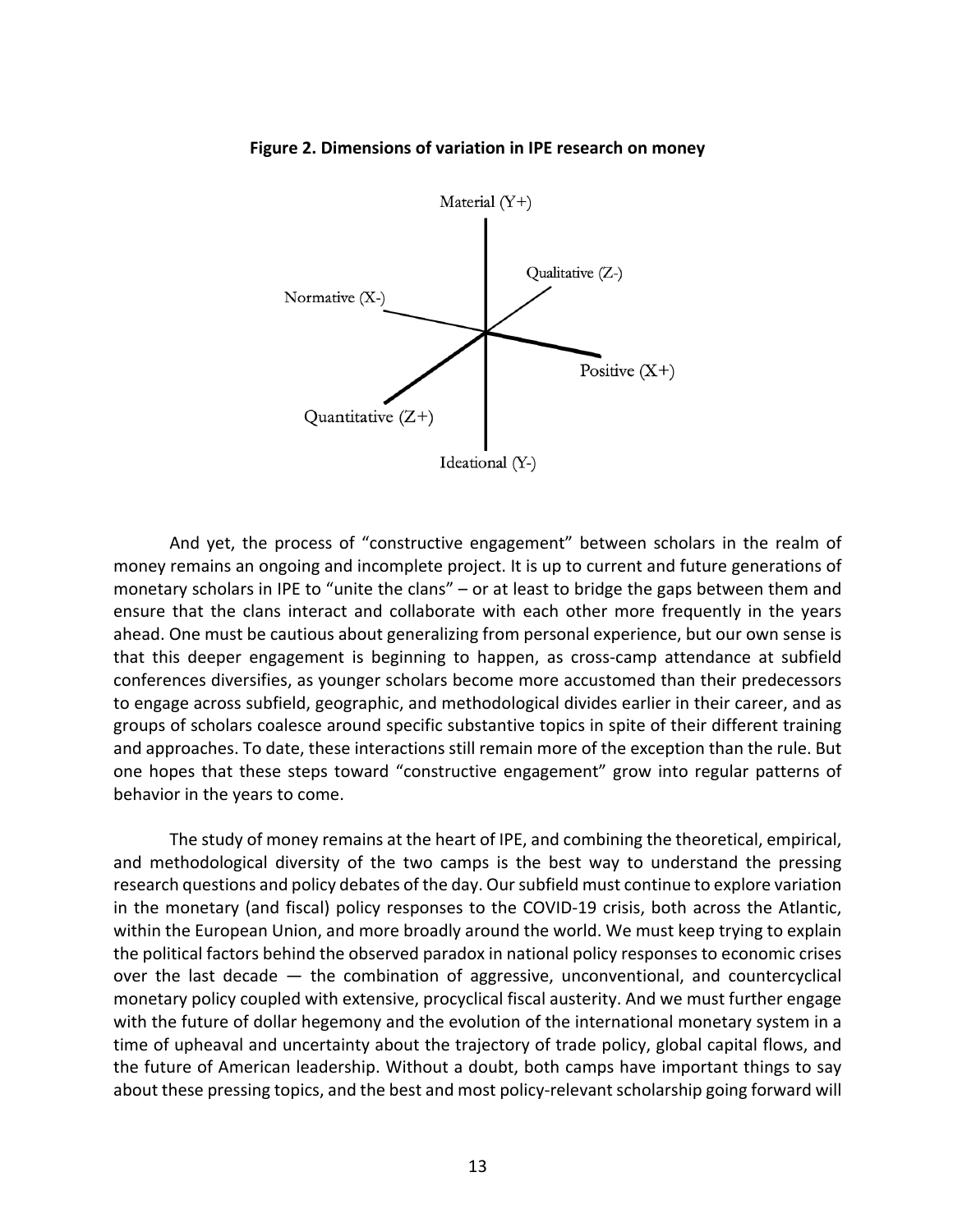take seriously both material and institutional factors and non-material and ideational variables, as well as the complex and inevitably important interactions between them.

Ultimately, more extensive interaction and collaboration between scholars of the *IO* and *RIPE* camps — and, dare we say it, increased cross-publication of authors in the relevant journals — will not only produce richer theoretical and empirical insights about the politics of international monetary relations, it will also represent a return to the founding years of the subfield. Indeed, as McNamara (2009) noted a decade ago in her discussion of the separate intellectual monocultures of IPE, "constructive non-engagement" is a "misguided departure from the pluralism that once defined the discipline" (74). In the study of money, as in other areas of IPE, it is long past time to return to first principles.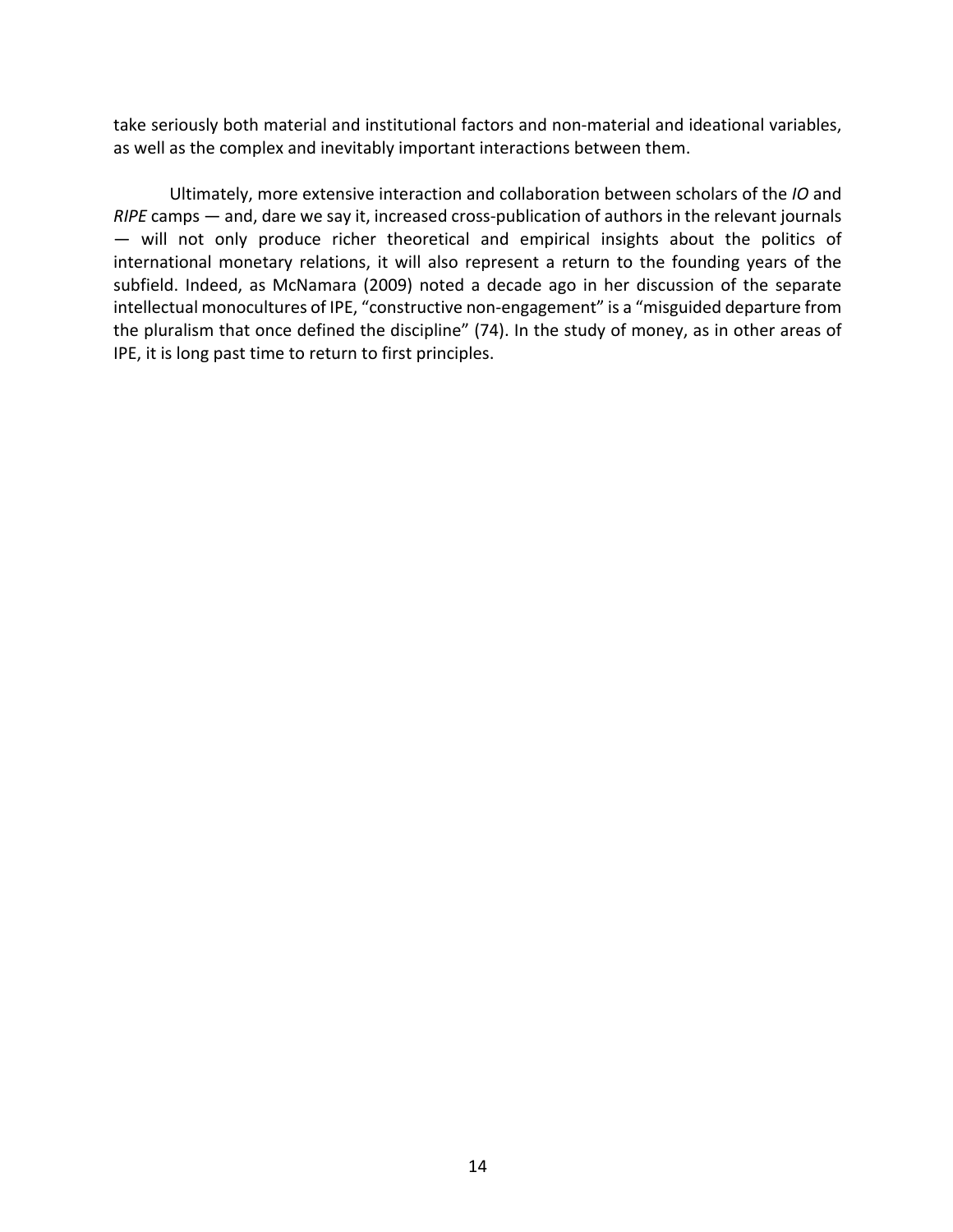# **References**

Adolph, Christopher. 2013. *Bankers, Bureaucrats, and Central Bank Politics: The Myth of Neutrality*. Cambridge, U.K.: Cambridge University Press.

Ahlquist, John S., Mark S. Copelovitch, and Stefanie Walter. 2020. The Political Consequences of External Economic Shocks: Evidence from Poland. *American Journal of Political Science*. DOI: 10.1111/ajps.12503.

Arias, Eric. 2018. Patronage by Credit: International Sources of Patronage Politics. IPES Working Paper. https://www.internationalpoliticaleconomysociety.org/sites/default/files/pptuploads/AriasPatronage.pdf.

Baerg, Nicole. 2020. *Crafting Consensus: Why Central Bankers Change Their Speech and How Speech Changes the Economy*. Oxford, U.K.: Oxford University Press.

Baerg, Nicole R., and Mark Hallerberg. 2016. Explaining Instability in the Stability and Growth Pact: The Contribution of Member State Power and Euroskepticism to the Euro Crisis. *Comparative Political Studies* 49 (7): 968–1009.

Barro, Robert J., and David B. Gordon. 1983. A Positive Theory of Monetary Policy in a Natural-Rate Model. *Journal of Political Economy* 91: 589–610.

Bauerle Danzman, Sarah, W. Kindred Winecoff, and Thomas Oatley. 2017. All Crises Are Global: Capital Cycles in an Imbalanced International Political Economy. *International Studies Quarterly* 61 (4): 907–923.

Bearce, David H. 2003. Societal Principals, Partisan Agents, and Monetary Policy Outcomes. *International Organization* 57 (2): 373-410.

Bearce, David H., and Mark Hallerberg. 2011. Democracy and De Facto Exchange Rate Regimes. *Economics & Politics* 23 (2): 172–194.

Bernhard, William, and David Leblang. 2002. Political Parties and Monetary Commitments. *International Organization* 56 (4) 803–830.

Bernhard, William, and David Leblang. 2016. Sovereign Debt, Migration Pressure, and Government Survival. *Comparative Political Studies* 49 (7): 907–938.

Bernhard, William, J. Lawrence Broz, and William R. Clark. 2002. The Political Economy of Monetary Institutions. *International Organization* 56 (4): 693–723.

Betz, Timm, and Andrew Kerner. 2016. Real Exchange Rate Overvaluation and WTO Dispute Initiation in Developing Countries. *International Organization* 70 (4): 797–821.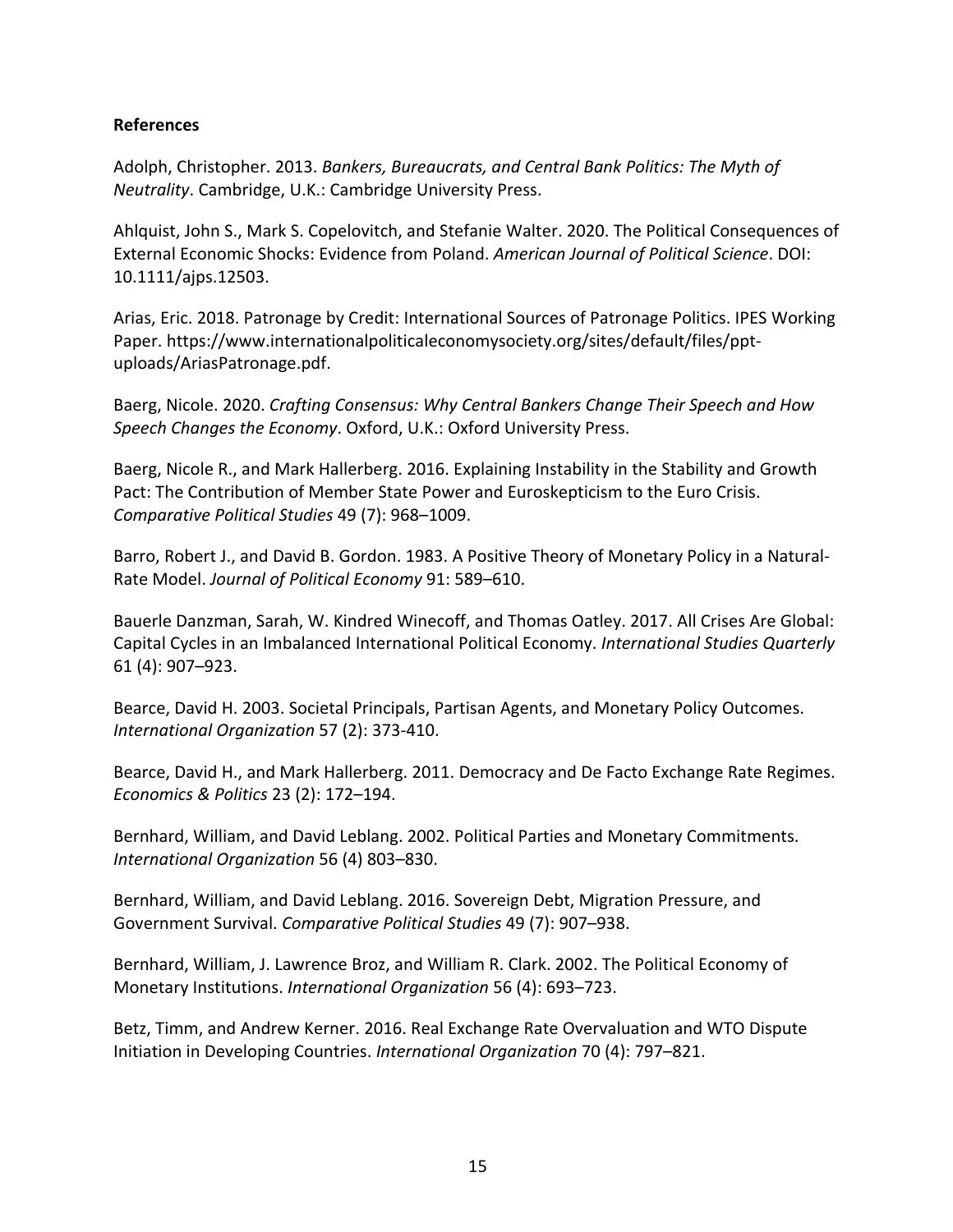Bhavnani, Rikhil R., and Mark S. Copelovitch. 2016. The Political Impact of Economic Shocks: Evidence from India's 2016 Demonetization. University of Wisconsin Unpublished Manuscript. https://pdfs.semanticscholar.org/7b1c/ff7e20156ed9513e48425c6cf449305728e2.pdf.

Blyth, Mark, and Matthias Matthijs. 2017. Black Swans, Lame Ducks, and the Mystery of IPE's Missing Macroeconomy. *Review of International Political Economy* 24 (2): 203–231.

Bodea, Cristina. 2010. Exchange Rate Regimes and Independent Central Banks: A Correlated Choice of Imperfectly Credible Institutions. *International Organization* 64 (3): 411–442.

Bodea, Cristina. 2013. Independent Central Banks, Regime Type, and Fiscal Performance: The Case of Post-Communist Countries. *Public Choice* 155: 81–107.

Bodea, Cristina, and Raymond Hicks. 2015. Price Stability and Central Bank Independence: Discipline, Credibility, and Democratic Institutions. *International Organization* 69 (1): 35–61.

Braun, Benjamin. 2015. Governing the Future: The European Central Bank's Expectation Management During the Great Moderation. *Economy and Society* 44 (3): 367–391.

Braun, Benjamin. 2016. Speaking to the People? Money, Trust, and Central Bank Legitimacy in the Age of Quantitative Easing. *Review of International Political Economy* 23 (6): 1064–1092.

Broz, J. Lawrence. 1997. *The International Origins of the Federal Reserve System*. Ithaca, N.Y.: Cornell University Press.

Broz, J. Lawrence. 2002. Political System Transparency and Monetary Commitment Regimes. *International Organization* 56 (4): 861–887.

Broz, J. Lawrence, and Jeffry A. Frieden. 2001. The Political Economy of International Monetary Relations. *Annual Review of Political Science* 4 (1): 317–343.

Broz, J. Lawrence, and Plouffe, Michael. 2010. The Effectiveness of Monetary Policy Anchors: Firm-Level Evidence. *International Organization* 64 (4): 695–717.

Broz, J. Lawrence, and Seth H. Werfel. 2014. Exchange Rates and Industry Demands for Trade Protection. *International Organization* 68 (2): 393–416.

Chaudoin, Stephen, and Helen V. Milner. 2017. Science and the System: IPE and International Monetary Politics. *Review of International Political Economy* 24 (4): 681–698.

Chaudoin, Stephen, Helen V. Milner, and Xun Pang. 2015. International Systems and Domestic Politics: Linking Complex Interactions with Empirical Models in International Relations. *International Organization* 69 (2): 275–309.

Chwieroth, Jeffrey M. 2009. *Capital Ideas: The IMF and the Rise of Financial Liberalization*. Princeton, N.J.: Princeton University Press.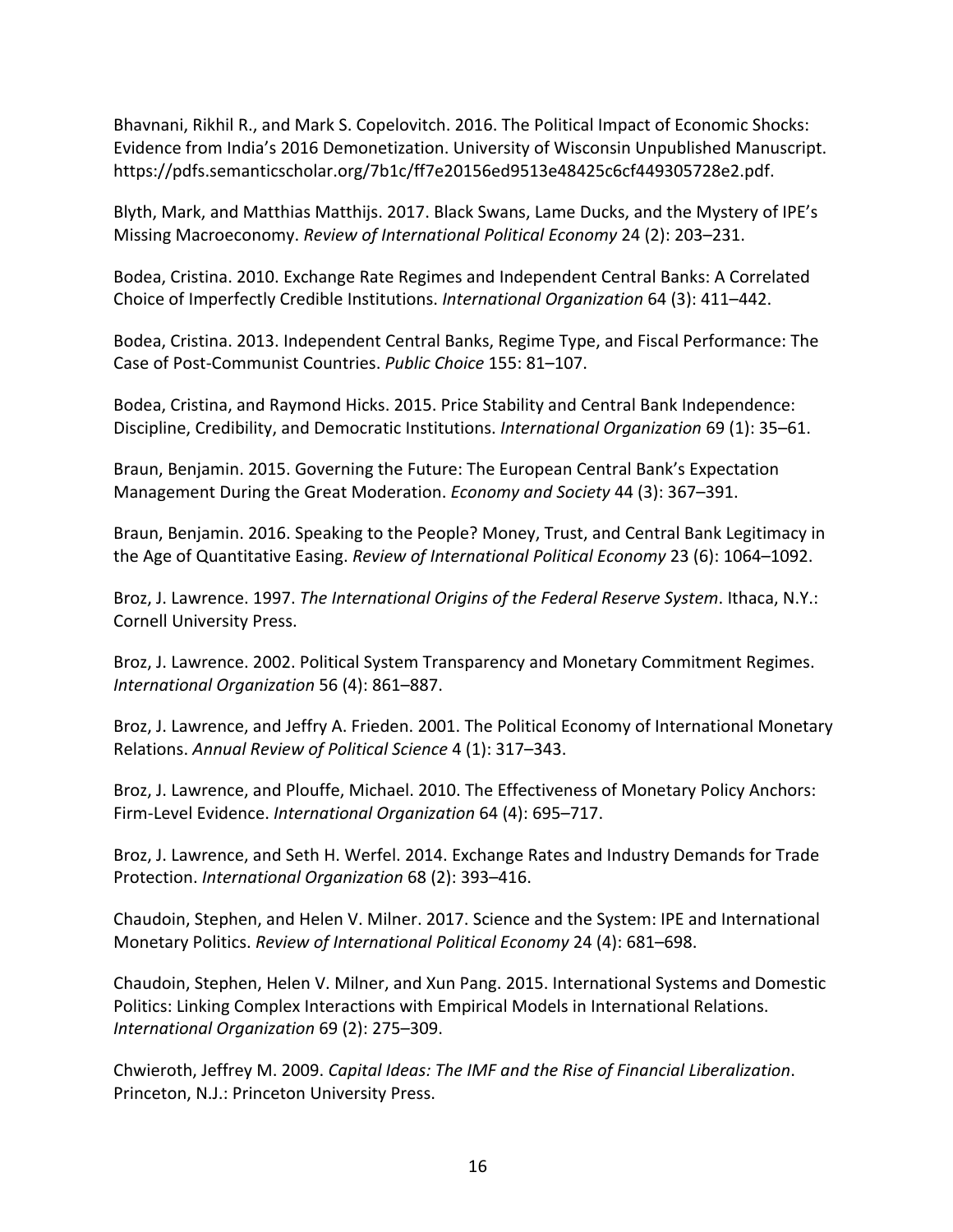Clark, William R. 2002. Partisan and Electoral Motivations and the Choice of Monetary Institutions under Fully Mobile Capital. *International Organization* 56 (4): 725–749.

Clark, William R., and Vincent Arel-Bundock. 2013. Independent but Not Indifferent: Partisan Bias in Monetary Policy at the Fed. *Economics and Politics* 25 (1): 1–26.

Cohen, Benjamin J. 1977. *Organizing the World's Money: The Political Economy of International Monetary Relations*. New York: Basic Books.

Cohen, Benjamin J. 2010. Are IPE Journals Becoming Boring? *International Studies Quarterly* 42  $(1): 77-80.$ 

Cohen, Benjamin J. 2017. The IPE of Money Revisited. *Review of International Political Economy* 24 (4): 657–680.

Cohen, B.J., and Tabitha M. Benney. 2014. What Does the International Currency System Really Look Like? *Review of International Political Economy* 21 (5): 1017–1041.

Cooper, Richard N. 1968. The Economics of Interdependence. *The International Executive* 10  $(4): 3-5.$ 

Copelovitch, Mark S., and Jon C.W. Pevehouse. 2013. Ties That Bind? Preferential Trade Agreements and Exchange Rate Policy Choice. *International Studies Quarterly*. 57 (2): 385–399.

Copelovitch, Mark S., and David A. Singer. 2008. Financial Regulation, Monetary Policy, and Inflation in the Industrialized World. *The Journal of Politics* 70 (3): 663–680.

Copelovitch, Mark S., Jeffry A. Frieden, and Stefanie Walter. 2016. The Political Economy of the Euro Crisis. *Comparative Political Studies* 49 (7): 811–840.

Eichengreen, Barry, and Douglas A. Irwin. 2010. The Slide to Protectionism in the Great Depression: Who Succumbed and Why? *The Journal of Economic History* 70 (4): 871–897.

Farrell, Henry, and John Quiggin. 2017. Consensus, Dissensus, and Economic Ideas: Economic Crisis and the Rise and Fall of Keynesianism. *International Studies Quarterly* 61 (2): 269–283.

Fernández-Albertos, José, and Alexander Kuo. 2016. Economic Hardship and Policy Preferences in the Eurozone Periphery: Evidence from Spain. *Comparative Political Studies* 49 (7): 874–906.

Franzese, Robert J. 1998. Two Hands on the Wheel: Independent Central Banks, Politically Responsive Governments, and Inflation. Midwest Political Science Association Conference. http://citeseerx.ist.psu.edu/viewdoc/download?doi=10.1.1.30.7218&rep=rep1&type=pdf.

Franzese, Robert J. 2001. Strategic Interactions of Monetary Policymakers and Wage/Price Bargainers: A Review with Implications for the European Common-Currency Area. *Empirica* 28: 457–486.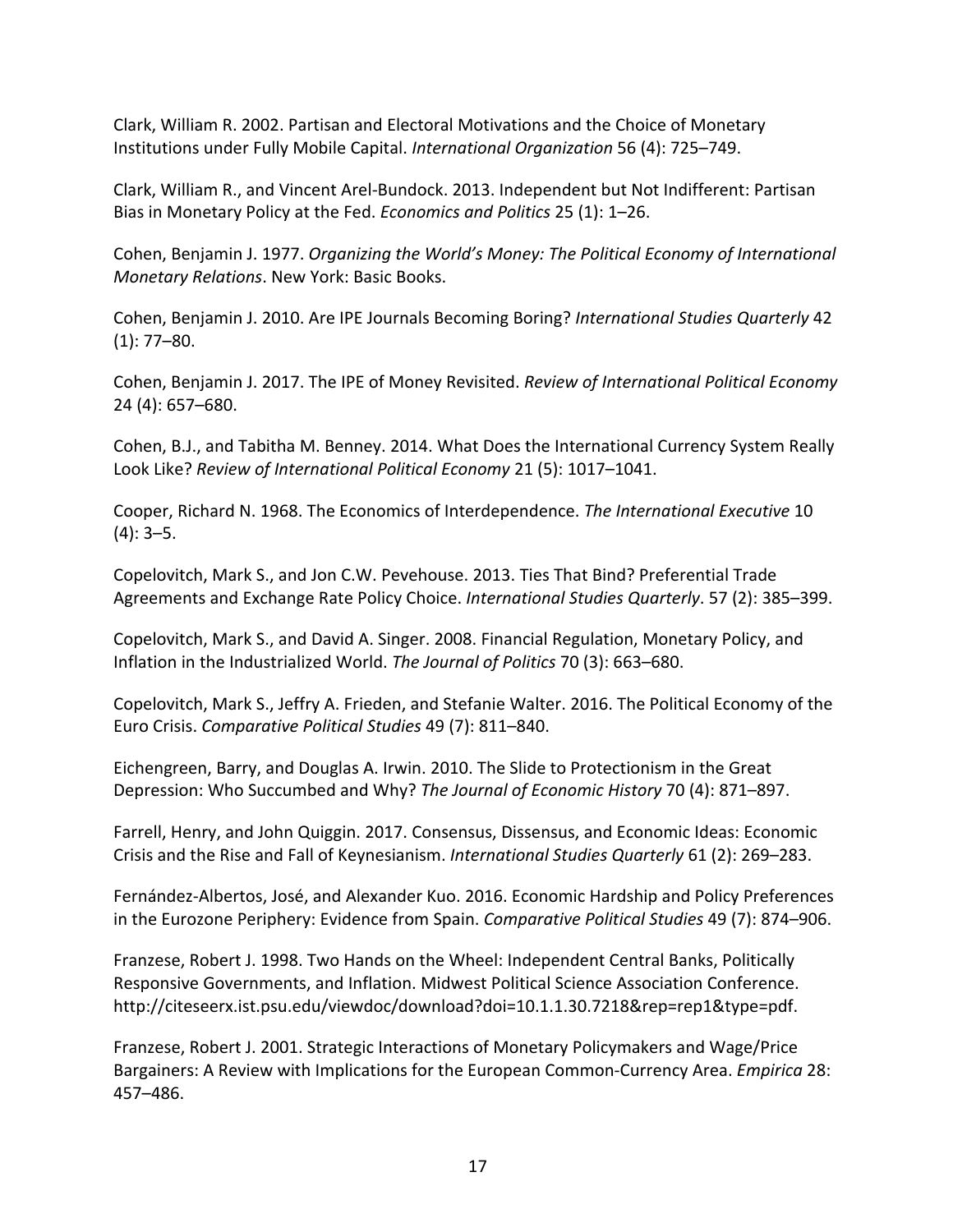Freeman, John R. 2002. Competing Commitments: Technocracy and Democracy in the Design of Monetary Institutions. *International Organization* 56 (4): 889–910.

Frieden, Jeffry A. 1991. Invested Interests: The Politics of National Economic Policies in a World of Global Finance. *International Organization* 45 (4): 425–451.

Frieden, Jeffry A. 2002. Real Sources of European Currency Policy: Sectoral Interests and European Monetary Integration. *International Organization* 56 (4): 831–860.

Frieden, Jeffry A. 2015. *Currency Politics: The Political Economy of Exchange Rate Policy*. Princeton, N.J.: Princeton University Press.

Frieden, Jeffry A., and Ernesto Stein, editors. 2001. *The Currency Game: Exchange Rate Politics in Latin America*. Washington, D.C.: Inter-American Development Bank.

Frieden, Jeffry A., and Stephanie Walter. 2017. Understanding the Political Economy of the Eurozone Crisis. *Annual Review of Political Science* 20: 371–390.

Garriga, Ana Carolina. 2016. Central Bank Independence in the World: A New Data Set. *International Interactions* 42 (5): 849–868.

Germain, Randall, and Herman Schwartz. 2014. The Political Economy of Failure: The Euro As an International Currency'. 21 (5): 1095–1122.

Gowa, Joanne. 1988. Public Goods and Political Institutions: Trade and Monetary Policy Processes in the United States. *International Organization* 42 (1): 15–32.

Gyöngyösi, Győző, and Emil Verner. 2018. Financial Crisis, Creditor-Debtor Conflict, and Political Extremism. Beiträge zur Jahrestagung des Vereins für Socialpolitik 2018: Digitale Wirtschaft. https://www.econstor.eu/handle/10419/181587.

Hall, Peter A., and Robert J. Franzese. 1998. Mixed Signals: Central Bank Independence, Coordinated Wage Bargaining, and European Monetary Union. *International Organization* 52 (3): 505–535.

Hallerberg, Mark. 2002. Veto Players and the Choice of Monetary Institutions. *International Organization* 56 (4): 775–802.

Hardie, Iain, and Sylvia Maxfield. 2016. Atlas Constrained: The US External Balance Sheet and International Monetary Power. *Review of International Political Economy* 23 (4): 583–613.

Henning, C. Randall. 1994. *Currencies and Politics in the United States, Germany, and Japan*. Washington, D.C.: Institute for International Economics.

Iversen, Torben. 1999. *Contested Economic Institutions: The Politics of Macroeconomics and Wage Bargaining in Advanced Democracies*. Cambridge, U.K.: Cambridge University Press.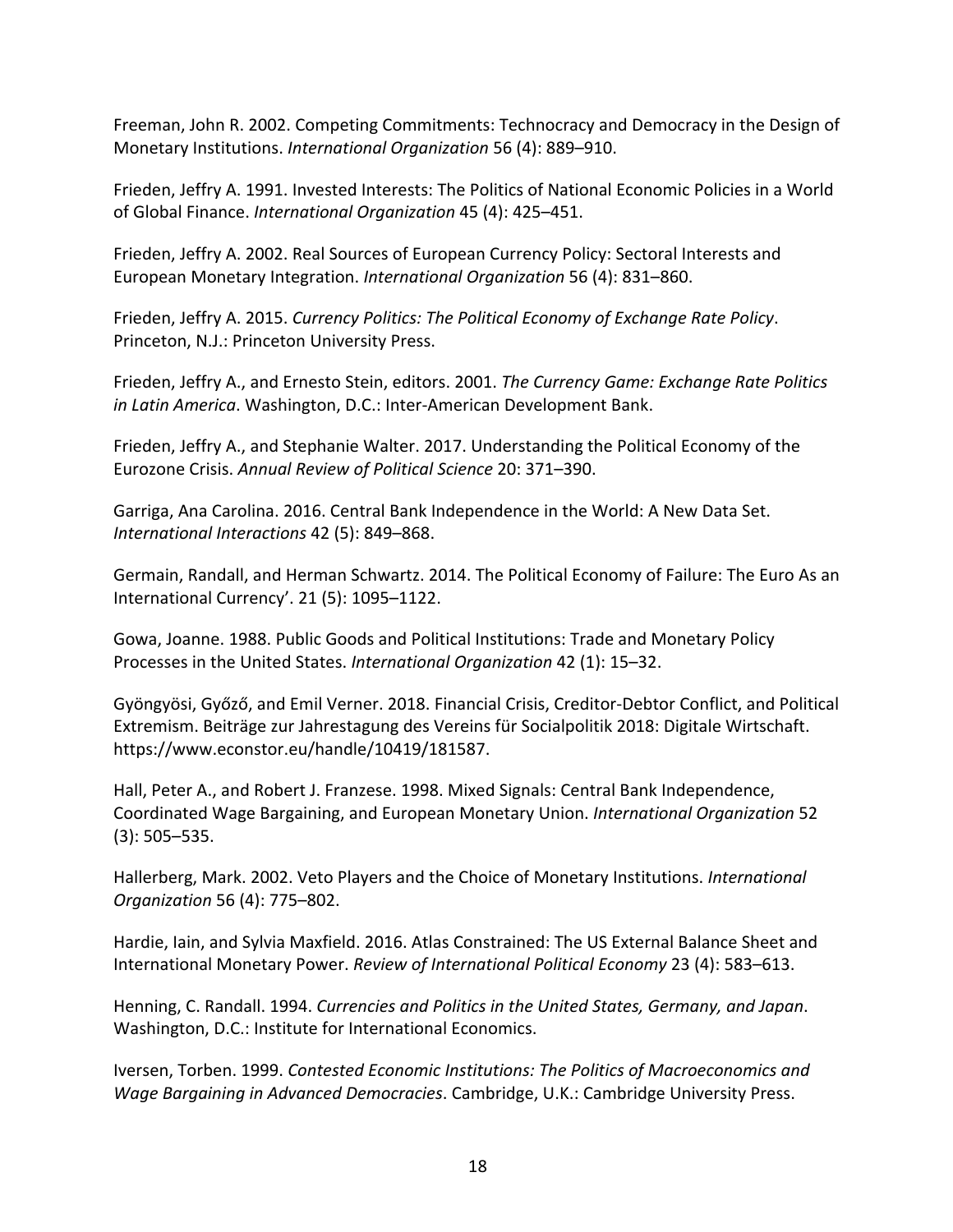Jäger, Kai. 2016. The Role of Regime Type in the Political Economy of Foreign Reserve Accumulation. *European Journal of Political Economy* 44: 79–96.

Jensen, J. Bradford, Dennis P. Quinn, and Stephen Weymouth. 2015. The Influence of Firm Global Supply Chains and Foreign Currency Undervaluations on US Trade Disputes. *International Organization* 69 (4): 913–947.

Johnson, Juliet. 2016. *Priests of Prosperity: How Central Bankers Transformed the Postcommunist World*. Ithaca, N.Y.: Cornell University Press.

Johnson, Juliet. 2006. Two-Track Diffusion and Central Bank Embeddedness: The Politics of Euro Adoption in Hungary and the Czech Republic. *Review of International Political Economy* 13 (3): 361–386.

Keefer, Philip, and David Stasavage. 2002. Checks and Balances, Private Information, and the Credibility of Monetary Commitments. *International Organization* 56 (4): 751–774.

Kindleberger, Charles P. 1973. *The World in Depression, 1929–1939*. Berkeley: University of California Press.

Kindleberger, Charles P. 1970. *Power and Money: The Economics of International Politics and the Politics of International Economics*. London: MacMillan and Co.

Kirshner, Jonathan. 2008. Dollar Primacy and American Power: What's at Stake? *Review of International Political Economy* 15 (3): 418–438.

Kydland, Finn E., and Edward C. Prescott. 1977. Rules Rather than Discretion: The Inconsistency of Optimal Plans. *Journal of Political Economy* 85 (3): 473–491.

Lake, David A. 2009. Open Economy Politics: A Critical Review. *Review of International Organizations* 4 (3): 219–244.

Leblang, David A. 1999. Domestic Political Institutions and Exchange Rate Commitments in the Developing World. *International Studies Quarterly* 43 (4): 599–620.

Leblang, David A. 2003. To Devalue or to Defend? The Political Economy of Exchange Rate Policy. *International Studies Quarterly* 47 (4): 533–559.

Leblang, David A., and Shanker Satyanath. 2006. Institutions, Expectations, and Currency Crises. *International Organization* 60 (1): 245–262.

Liao, Steven, and Daniel McDowell. 2015. Redback Rising: China's Bilateral Swap Agreements and Renminbi Internationalization. *International Studies Quarterly* 59 (3): 401–422.

Liao, Steven, and Daniel McDowell. 2016. No Reservations: International Order and Demand for the Renminbi as a Reserve Currency. *International Studies Quarterly* 60 (2): 272–293.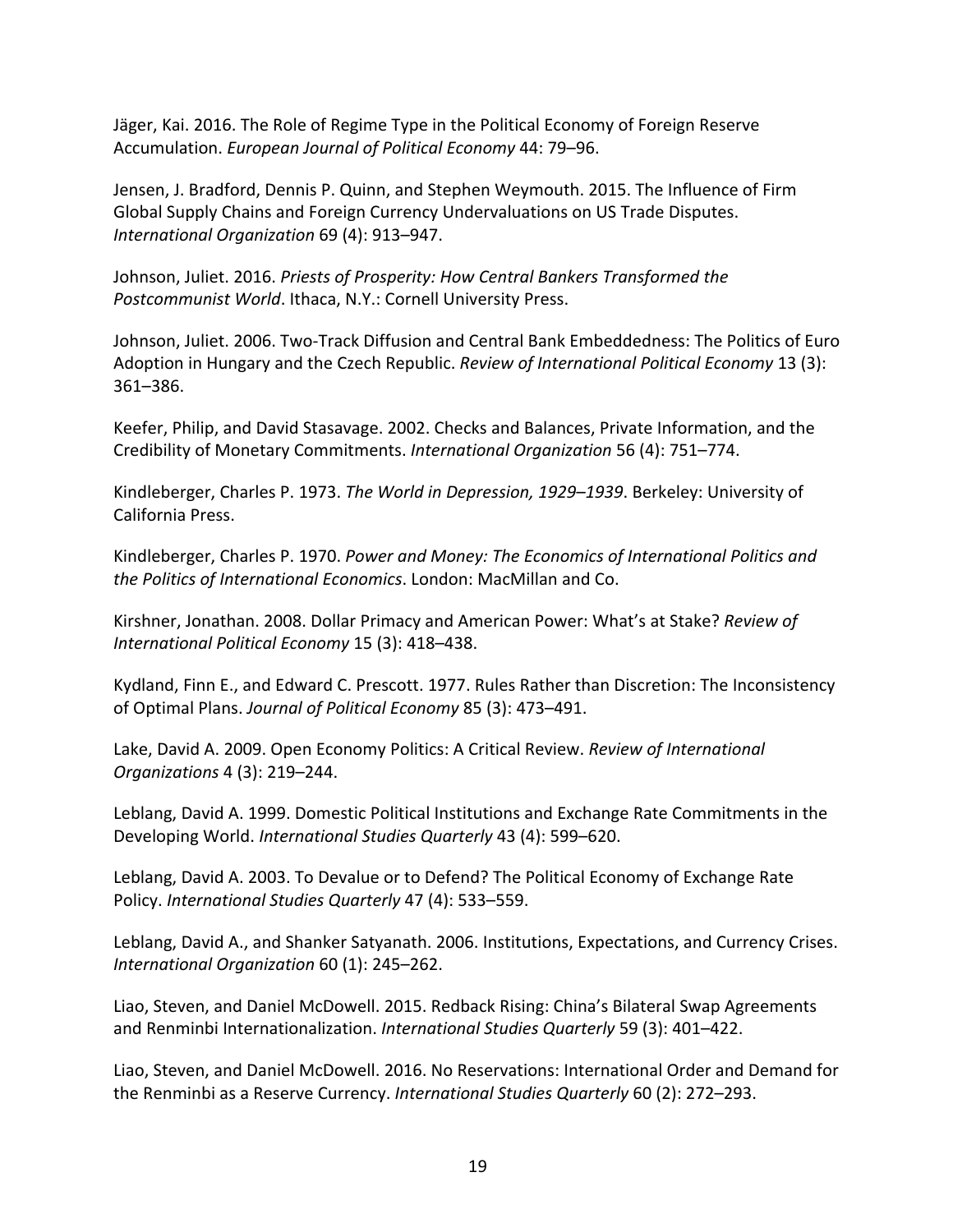Lütz, Susanne, Sven Hilgers, and Sebastian Schneider. Accountants, Europeanists and Monetary Guardians: Bureaucratic Cultures and Conflicts in IMF-EU Lending Programs. *Review of International Political Economy* 26 (6): 1187–1210.

Manger, Mark S., and Thomas Sattler. 2019. The Origins of Persistent Current Account Imbalances in the Post-Bretton Woods Era. *Comparative Political Studies* 53 (3-4): 631–664.

Matthijs, Matthias. 2016. Powerful Rules Governing the Euro: The Perverse Logic of German Ideas. *Journal of European Public Policy* 23 (3): 375–391.

Matthijs, Matthias, and Mark Blyth, editors. 2015. *The Future of the Euro*. Oxford, U.K.: Oxford University Press.

Matthijs, Matthias., and Kathleen McNamara. 2015. The Euro Crisis' Theory Effect: Northern Saints, Southern Sinners, and the Demise of the Eurobond. *Journal of European Integration* 37 (2): 229–245.

McDowell, Daniel. 2020. Financial Sanctions and Political Risk in the International Currency System. *Review of International Political Economy*. DOI: 10.1080/09692290.2020.1736126.

McDowell, Daniel. 2017. *Brother, Can You Spare a Billion? The United States, the IMF, and the International Lender of Last Resort*. Oxford, U.K.: Oxford University Press.

McNamara, Kathleen. 2009. Of Intellectual Monocultures and the Study of IPE. *Review of International Political Economy* 16 (1): 72–84.

McNamara, Kathleen. 2002. Rational Fictions: Central Bank Independence and the Social Logic of Delegation. *West European Politics* 25 (1): 47–76.

McNamara, Kathleen. 1998. The Currency of Ideas: Monetary Politics in the European Union. Ithaca, N.Y.: Cornell University Press.

Morrison, James A. 2016. Shocking Intellectual Austerity: The Role of Ideas in the Demise of the Gold Standard in Britain. *International Organization* 70 (1): 175–207.

Moschella, Manuela. 2015. Currency Wars in the Advanced World: Resisting Appreciation at a Time of Change in Central Banking Monetary Consensus. *Review of International Political Economy* 22 (1): 134–161.

Mukherjee, Bumba, and David A. Singer. 2010. International Institutions and Domestic Compensation: The IMF and the Politics of Capital Account Liberalization. *American Journal of Political Science* 54 (1): 45–60.

Nelson, Stephen C. 2014. Playing Favorites: How Shared Beliefs Shape the IMF's Lending Decisions. *International Organization* 68 (2): 297–328.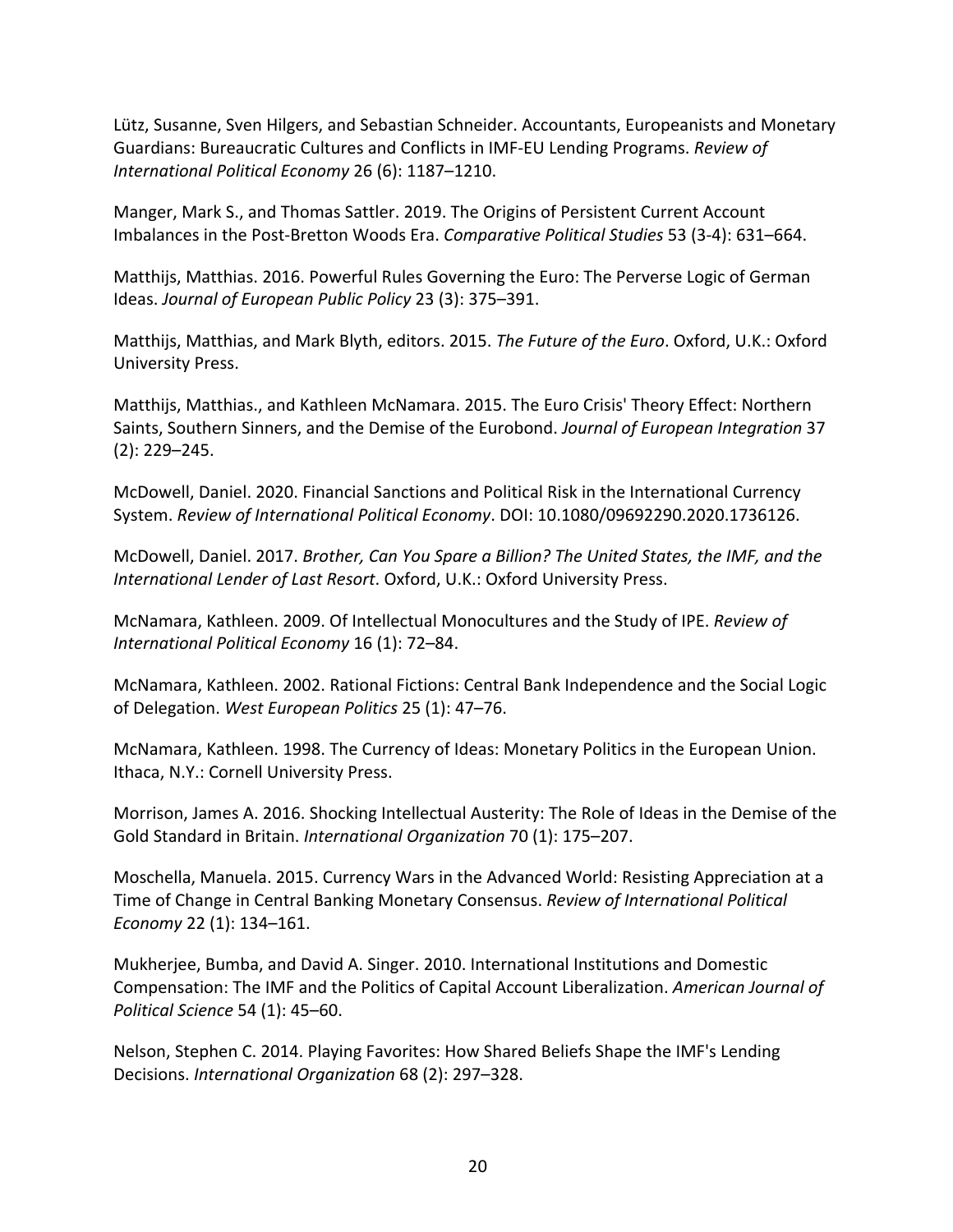Norloff ,Carla, Paul Poast, Benjamin J. Cohen, Sabreena Croteau, Aashna Khanna, Daniel McDowell, Hongying Wang, and W. Kindred Winecoff. 2020. Global Monetary Order and the Liberal Order Debate. *International Studies Perspectives* 21: 109–153.

Norrlof, Carla. 2014. Dollar Hegemony: A Power Analysis. *Review of International Political Economy* 21 (5): 1042–1070.

Oatley, Thomas. 2011. The Reductionist Gamble: Open Economy Politics in the Global Economy. *International Organization* 65 (2): 311–341.

Ocampo, José Antonio. 2017. *Resetting the International Monetary (Non)System*. Oxford, U.K.: Oxford University Press.

Odell, John S. 1982. *U.S. International Monetary Policy: Markets, Power, and Ideas as Sources of Change*. Princeton, N.J.: Princeton University Press.

Peters, Margaret.E. 2015. Open Trade, Closed Borders: Immigration Policy in the Era of Globalization. *World Politics* 67(1): 114-154.

Quaglia, Lucia, and Sebastián Royo. 2015. Banks and the Political Economy of the Sovereign Debt Crisis in Italy and Spain. *Review of International Political Economy* 22 (3): 485–507.

Quinn, Dennis P., Thomas Sattler, and S. Weymouth. 2020. The Political Origins of Exchange Rate Valuations. Unpublished manuscript.

Rogoff, Kenneth. 1985. The Optimal Degree of Commitment to an Intermediate Monetary Target. *The Quarterly Journal of Economics* 100 (4): 1169–1189.

Sahasrabuddhe, Aditi. 2019. Drawing the Line: The Politics of Federal Currency Swaps in the Global Financial Crisis. *Review of International Political Economy* 26 (3): 461–489.

Sattler, Thomas, and Stefanie Walter. 2010. Monetary Credibility vs. Voter Approval: Political Institutions and Exchange-Rate Stabilization During Crises. *Economics & Politics* 22 (3): 392–418.

Schmidt, Vivien A. 2014. Speaking to the Markets or to the People? A Discursive Institutionalist Analysis of the EU's Sovereign Debt Crisis. *The British Journal of Politics and International Relations* 16 (1): 188–209.

Schneider, Christina J., and Branislav L. Slantchev. 2018. The Domestic Politics of International Cooperation: Germany and the European Debt Crisis. *International Organization* 72 (1): 1–31.

Seabrooke, Leonard, and Kevin L. Young. 2017. The Networks and Niches of International Political Economy. *Review of International Political Economy* 24 (2): 288–331.

Simmons, Beth A. 1994. *Who Adjusts? Domestic Sources of Foreign Economic Policy During the Interwar Years 1923–1939*. Princeton, N.J.: Princeton University Press.